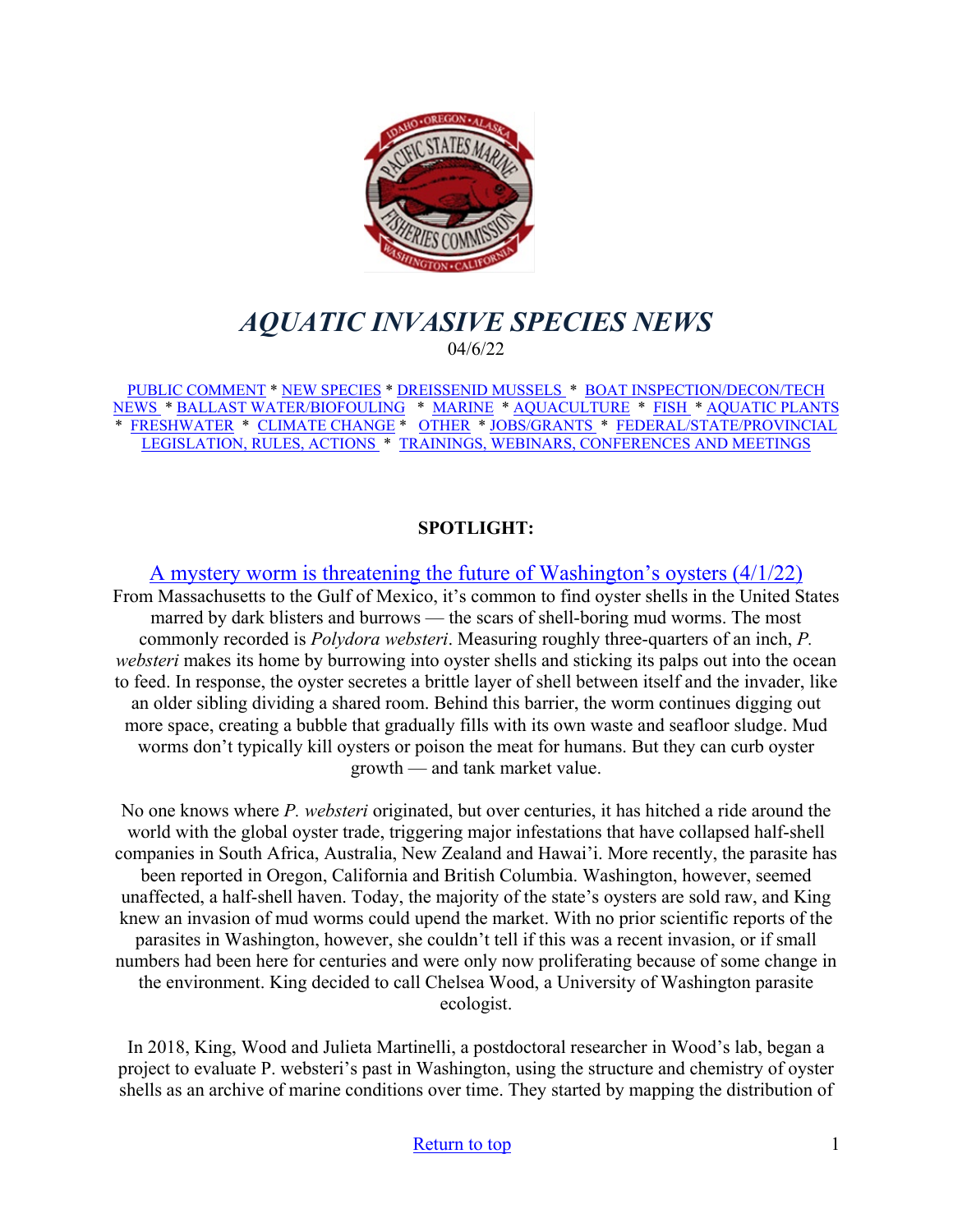modern mud worms along the U.S. West Coast. From California to Alaska, more than 30 oyster growers and tribes offered up shells. With careful tweezer work, the researchers pulled mud worms from 25% of the samples. The Washington oysters were no exception: In parts of south Puget Sound, the infestation rate was as high as 53%.

But there was one difference. Almost all the worms from the West Coast had DNA that matched *P. websteri*, which suggests species invasion. In Puget Sound, Hood Canal, Samish Bay and Willapa Bay, however, about three-quarters of the blisters derived from a mystery parasite, one that didn't align with any other mud worm species on record. At least, not records kept by

# humans

# [\[Cont\]](https://www.hcn.org/issues/54.4/north-scientific-research-a-mystery-worm-is-threatening-the-future-of-washingtons-oysters)

## **PUBLIC COMMENT**

## <span id="page-1-0"></span>[NMFS, BOEM issue offshore wind 'mitigation strategy' for fisheries studies](https://www.fisheries.noaa.gov/event/webinar-noaa-fisheries-and-bureau-ocean-energy-management-federal-survey-mitigation)  [\(3/25/22\)](https://www.fisheries.noaa.gov/event/webinar-noaa-fisheries-and-bureau-ocean-energy-management-federal-survey-mitigation)

Offshore wind energy projects now planned off the U.S. East Coast will have an impact on at least 13 NMFS fisheries surveys, and a new draft 'mitigation strategy' has been proposed by the agency together with the Bureau of Ocean Energy Management.

Limitations on towing gear near turbine arrays, conducting aerial surveys and other impacts from the new energy industrial development are inevitable, and the new document out for public comment will be the subject of online discussions: Informational Webinars

NOAA Fisheries and BOEM will co-host two informational webinars to present the Draft Federal Mitigation Implementation Strategy. Expert staff will be available to answer questions. Everyone is welcome to participate in these events. These events are not formal opportunities to comment. The first webinar was held on March 29, 2022. The second webinar was rescheduled for April 11, 2022. See below for information on how to log-in to the webinar.

> Monday, April 11, 2022 | 5:00 pm ET Register link: [https://noaanmfs-meets.webex.com/noaanmfs](https://www.google.com/url?q=https://noaanmfs-meets.webex.com/noaanmfs-meets/j.php?RGID%3Dr0daff967e076486cb7d4097a2ef046d7&sa=D&source=calendar&ust=1649533906383619&usg=AOvVaw1DNuLgXS8BKVVpE_QT3v6u)[meets/j.php?RGID=r0daff967e076486cb7d4097a2ef046d7](https://www.google.com/url?q=https://noaanmfs-meets.webex.com/noaanmfs-meets/j.php?RGID%3Dr0daff967e076486cb7d4097a2ef046d7&sa=D&source=calendar&ust=1649533906383619&usg=AOvVaw1DNuLgXS8BKVVpE_QT3v6u)

> > Meeting number: 2764 797 0022 Meeting Password: noaa Join by phone +1-415-527-5035 US Toll Access code: 2764 797 0022

The implementation strategy identifies the essential components of survey mitigation, as well as objectives and actions to accomplish the goals of survey mitigation.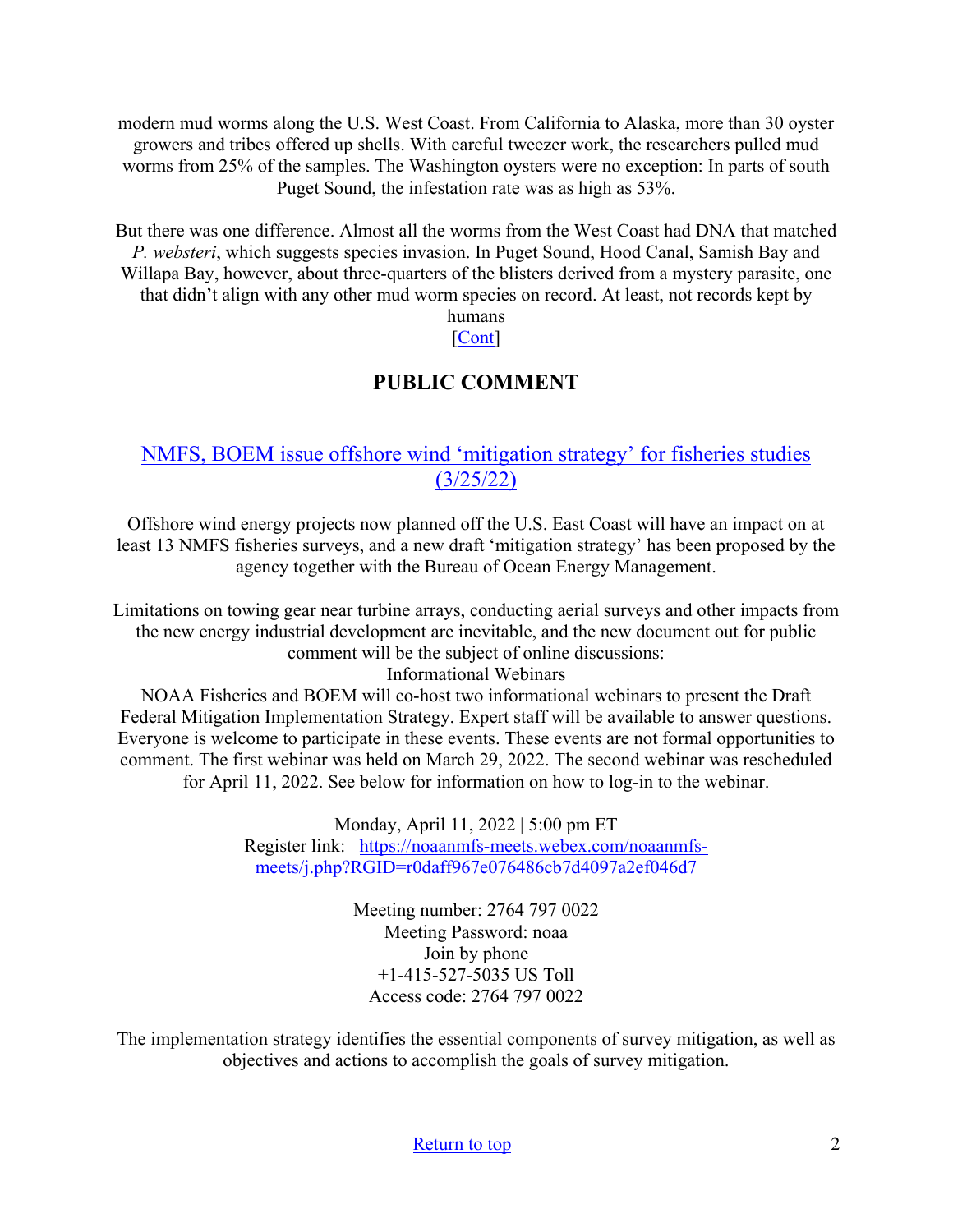Formal comments on the strategy must be submitted by May 6, 2022 on [regulations.gov](https://www.regulations.gov/docket/BOEM-2022-0012) docket [BOEM-2022-0012\).](https://www.regulations.gov/docket/BOEM-2022-0012)

**---**

## Public Comment Period Extended: Draft Outline of Strategic Plan for Aquaculture Economic Development

The Subcommittee on Aquaculture (SCA) has announced the extension of the public comment period for its [Draft Outline of the Strategic Plan for U.S. Aquaculture Economic Development.](https://www.ars.usda.gov/SCA/Documents/DRAFT%20National%20Aquacuture%20Economic%20Development%20Plan_Outline.pdf?utm_medium=email&utm_source=govdelivery) Comments will now be accepted until **Friday, April 15, 2022**. [View the original Federal](https://www.federalregister.gov/documents/2022/03/03/2022-04444/soliciting-comments-on-a-draft-outline-of-a-strategic-plan-for-aquaculture-economic-development-and?utm_medium=email&utm_source=govdelivery)  [Register Notice.](https://www.federalregister.gov/documents/2022/03/03/2022-04444/soliciting-comments-on-a-draft-outline-of-a-strategic-plan-for-aquaculture-economic-development-and?utm_medium=email&utm_source=govdelivery)

When finalized and paired with two other plans—the National Strategic Plan for Aquaculture Research and the Strategic Plan to Enhance Regulatory Efficiency in Aquaculture—this new economic development plan will provide a holistic approach to supporting and expanding the U.S. aquaculture sector.

To view the plans and learn more about the Economic Development plan in progress, please visit:<http://ars.usda.gov/SCA/>

 For more information on the Strategic Plan for Aquaculture Economic Development, please contact task force co-chair David O'Brien at david.o'brien@noaa.gov.

[National Sea Grant College Program](https://seagrant.noaa.gov/News/Article/ArtMID/1660/ArticleID/2899/National-Sea-Grant-College-Program-Seeks-Input-on-its-2024-2027-Strategic-Plan?utm_medium=email&utm_source=govdelivery)

---

The National Sea Grant College Program is currently developing its strategic plan for 2024-27. In order to inform its 2024-27 strategic plan, Sea Grant is hosting a series of listening sessions about the current strategic plan. There will be three listening sessions to discuss the strategic plan as a whole, and eight listening sessions on the specific focus area goals - one listening session per goal. Information on all of the sessions planned can be found [HERE.](https://seagrant.noaa.gov/News/Article/ArtMID/1660/ArticleID/2899/National-Sea-Grant-College-Program-Seeks-Input-on-its-2024-2027-Strategic-Plan?utm_medium=email&utm_source=govdelivery) On the website you can also find a virtual comment card to share your ideas.

## **NEW SPECIES SIGHTINGS**

<span id="page-2-0"></span>**Want to get more new species alerts?** USGS NAS:<https://nas.er.usgs.gov/AlertSystem/default.aspx> IMAP INVASIVES: [https://www.imapinvasives.org](https://www.imapinvasives.org/)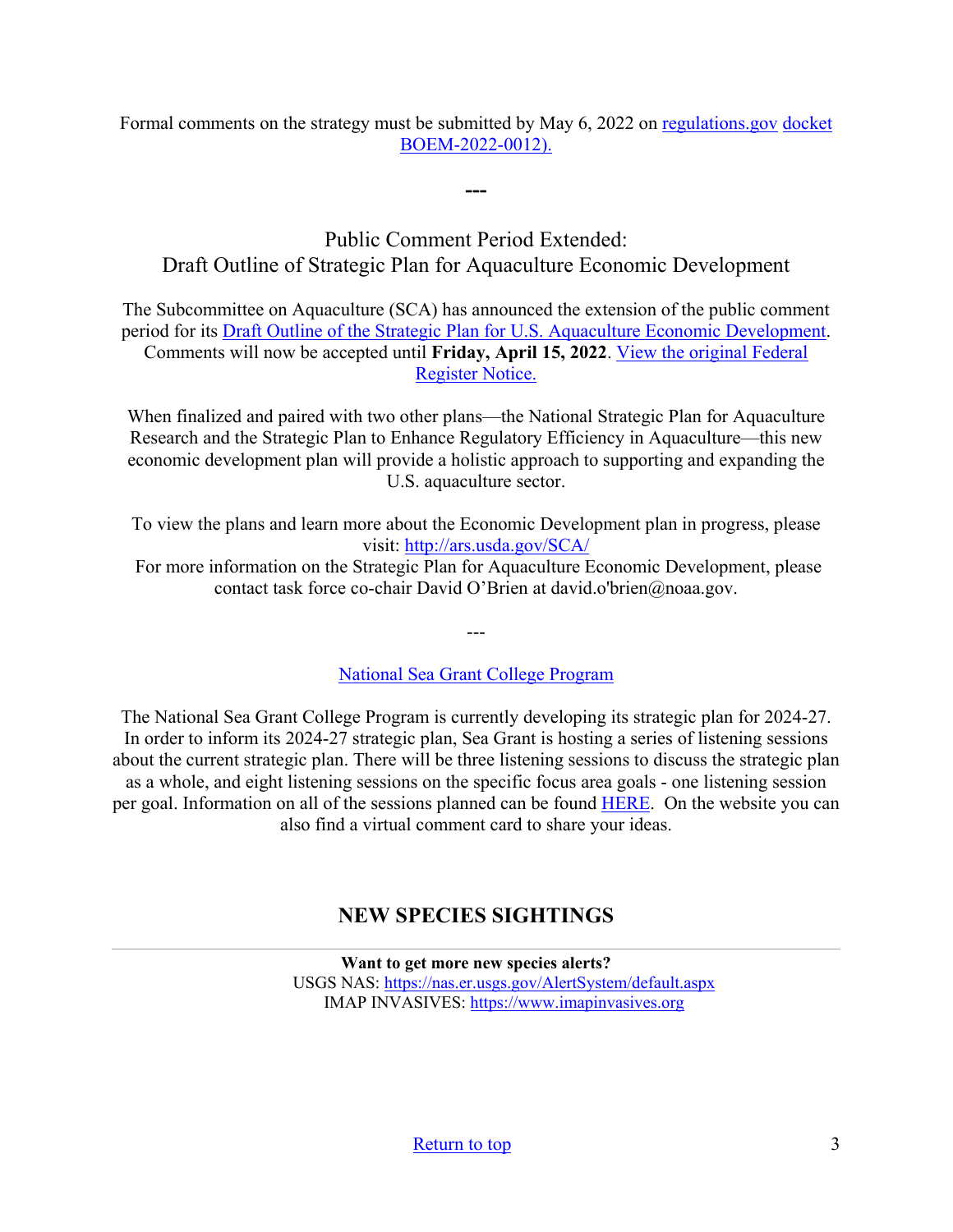## **DREISSENIDS**

[Texas] *[Dreissena rostriformis](https://nas.er.usgs.gov/queries/SpResults.aspx?SpeciesID=95)* (quagga mussel) was found in International Amistad Reservoir, Diablo East, TX [\[USGS NAS\]](https://nas.er.usgs.gov/queries/SpecimenViewer.aspx?SpecimenID=1692079)

## **OTHER AIS**

[Arizona] *[Potamopyrgus antipodarum](https://nas.er.usgs.gov/queries/SpResults.aspx?SpeciesID=1008)* (New Zealand mudsnail) was found in Upper Verde drainage: Oak Creek in riffle just below the Page Springs Fish Hatchery show pond outflow [\[USGS NAS\]](https://nas.er.usgs.gov/queries/specimenviewer.aspx?SpecimenID=1691941)

[California] *[Potamopyrgus antipodarum](https://nas.er.usgs.gov/queries/SpResults.aspx?SpeciesID=1008)* (New Zealand mudsnail) was found in Lake Palmdale, CA [\[USGS NAS\]](https://nas.er.usgs.gov/queries/specimenviewer.aspx?SpecimenID=1692011)

[\[Montana\] New Zealand Mud Snails Discovered At FWP Hatchery \(3/31/22\)](https://fwp.mt.gov/homepage/news/2022/mar/0331-new-zealand-mud-snails-discovered-at-fwp-hatchery)

New Zealand mud snails were discovered earlier this month at Montana Fish, Wildlife & Park's Bluewater State Fish Hatchery south of Laurel. To eliminate the threat of further spread, nearly all of the rainbow trout and largemouth bass at the facility will be destroyed.

[New Mexico] *Radix auricularia* [\(European ear snail\)](https://nas.er.usgs.gov/queries/SpResults.aspx?SpeciesID=1012) was found in La Cienega, NM [\[USGS](https://nas.er.usgs.gov/queries/specimenviewer.aspx?SpecimenID=1675196)  [NAS\]](https://nas.er.usgs.gov/queries/specimenviewer.aspx?SpecimenID=1675196)

[Texas] *[Astronotus ocellatus](https://nas.er.usgs.gov/queries/SpResults.aspx?SpeciesID=436)* (Oscar) was found in South Laguna Madre TX [\[USGS NAS\]](https://nas.er.usgs.gov/queries/specimenviewer.aspx?SpecimenID=1677218) and in Southwestern Adventist University, Keene, TX, US [\[USGS NAS\]](https://nas.er.usgs.gov/queries/specimenviewer.aspx?SpecimenID=1677044) *[Rhithropanopeus harrisii](https://nas.er.usgs.gov/queries/SpResults.aspx?SpeciesID=197)* (Harris mud crab) was found in Hubbard Creek Reservoir, Breckenridge, TX [\[USGS NAS\]](https://nas.er.usgs.gov/queries/specimenviewer.aspx?SpecimenID=1674525)

[Utah] *[Rocio octofasciata](https://nas.er.usgs.gov/queries/SpResults.aspx?SpeciesID=448)* (Jack Dempsey) was found in Great Salt Lake Desert, West Wendover, UT [\[USGS NAS\]](https://nas.er.usgs.gov/queries/specimenviewer.aspx?SpecimenID=1679880)

## **WATCH LIST**

[Canada] DFO wants people to report sightings of European Green Crabs in the Salish Sea. Sightings can be reported to [AISPACIFIC@dfo-mpo.gc.ca](mailto:AISPACIFIC@dfo-mpo.gc.ca)

[Canada] [What the shell is out there? Columbia Shuswap Invasive Species Society wants help](https://www.castanet.net/news/Salmon-Arm/344047/Columbia-Shuswap-Invasive-Species-Society-wants-help-documenting-what-kinds-of-shells-are-out-there)  [documenting what kinds of shells are out there.](https://www.castanet.net/news/Salmon-Arm/344047/Columbia-Shuswap-Invasive-Species-Society-wants-help-documenting-what-kinds-of-shells-are-out-there) 

[Washington] "Giant Hornet Two Years Later On – What We've Learned and What We Still [Don't Know"](https://www.youtube.com/watch?v=EscUpuhr3oo&feature=youtu.be)

[Huge invasive spiders native to Asia expected to spread along US east coast \(3/8/22\)](https://www.theguardian.com/us-news/2022/mar/08/invasive-joro-spider-us-east-coast)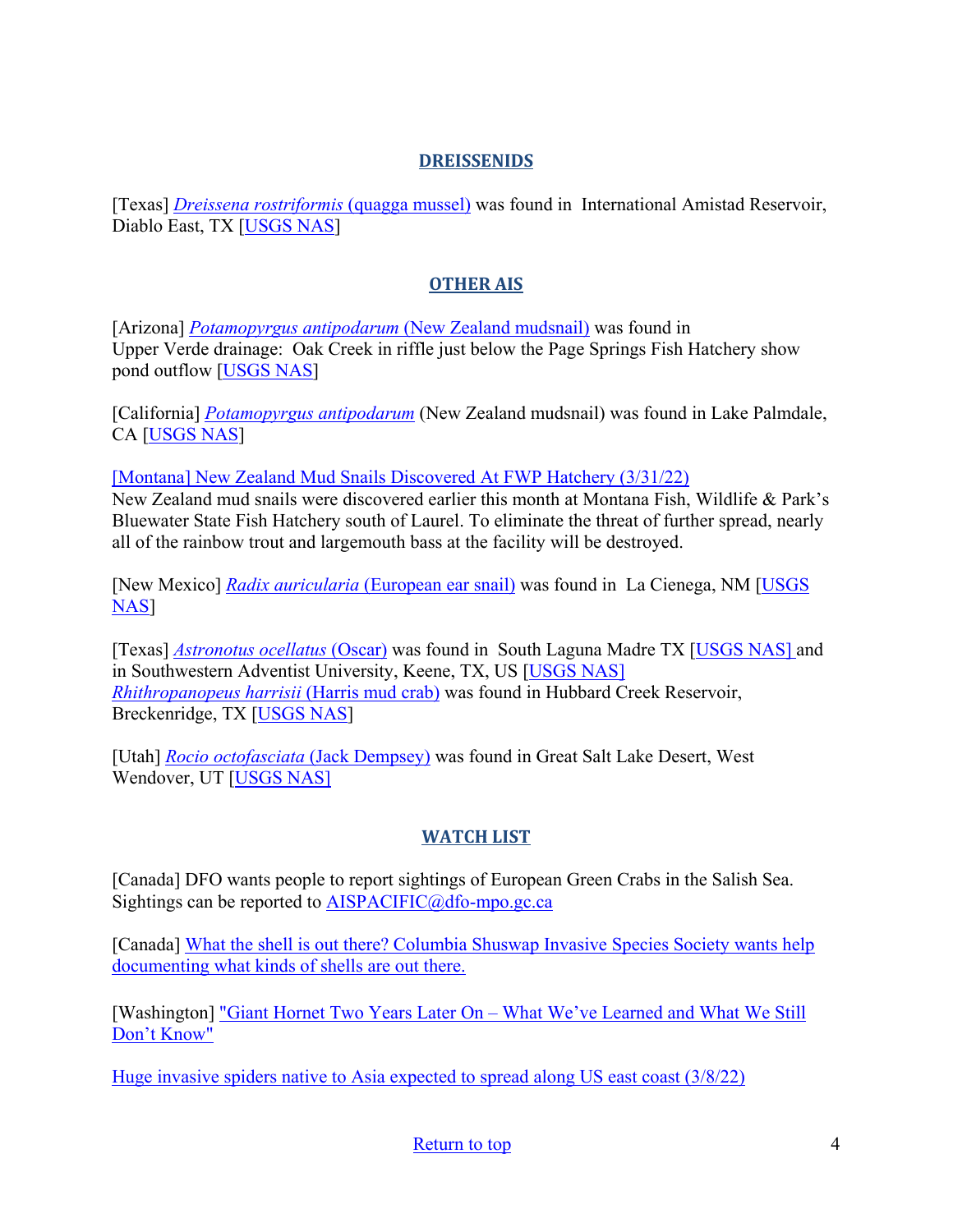People up and down the entire US east coast may soon find themselves living with a large spider species that is a long way from its original home. According to researchers at the University of Georgia, the Joro spider, an invasive species native to east Asia, is expected to spread after thriving in the state last year. The spider, *Trichonephila clavata*, is known for its ability to spin highly organized, wheel-shaped webs. Females have blue, yellow and red markings and can measure up to 3in when fully extended.

## **DREISSENID MUSSELS**

#### <span id="page-4-0"></span>[Fighting invasive mussels comes with giant price tag \(3/31/22\)](https://www.producer.com/news/fighting-invasive-mussels-comes-with-giant-price-tag/)

Speaking at the recent Alberta Invasive Species Council's conference, University of Montana research scientist Nanette Nelson said the spread of these invasive mussels first found in the Great Lakes in the 1980s now includes 32 U.S. states. One consistent factor no matter where a mussel infestation occurs is that fighting the pests comes with a big price tag.

They've left a substantial path of damage in their wake from gumming up water infrastructure, turning beaches into repositories of sharp shells of dead mussels and pushing out native species, said Nelson.

#### [Decline in freshwater mussels an indicator of poor river and stream health in South Dakota](https://www.sdnewswatch.org/stories/decline-in-freshwater-mussels-an-indicator-of-poor-river-and-stream-health-in-south-dakota/)  [\(3/22/22\)](https://www.sdnewswatch.org/stories/decline-in-freshwater-mussels-an-indicator-of-poor-river-and-stream-health-in-south-dakota/)

The increasing spread of invasive zebra mussels add to the threats to native mussels as the invaders move up South Dakota's navigable waterways and into lakes. These non-native, proliferating mussels prefer attaching to live mussels over empty shells or stones. Many zebra mussels can team up to keep a single native mussel from opening up to feed or reproduce. In great numbers, they deplete the phytoplankton native mussels need for food.

#### [Montana waters set to move to mussel-free designation \(3/17/22\)](https://helenair.com/news/state-and-regional/govt-and-politics/montana-waters-set-to-move-to-mussel-free-designation/article_7a778f9f-5a79-58cc-99be-75f323839e2e.html)

Montana is set to be designated free of invasive mussels as the state moves to delist Tiber Reservoir as a mussel-positive waterbody. Montana Fish, Wildlife & Parks recently launched the delisting process for Tiber. The agency is taking public comment through March 25 and will hold an online public hearing next week to consider stripping "known existence of aquatic invasive mussels," from the agency's rulebook on invasive species.

Linda Haltiner et al, The distribution and spread of quagga mussels in perialpine lakes north of the Alps. Aquatic Invasions (2022).<http://doi.org/10.3391/ai.2022.17.2.02>

## **BOAT INSPECTION/DECON/TECH NEWS**

#### <span id="page-4-1"></span>[\[Texas\] K9 mussel detection teams return to Lake Meredith \(3/31/22\)](https://www.myhighplains.com/news/local-news/k9-mussel-detection-teams-return-to-lake-meredith/)

Aquatic invasive species pose a severe threat to Lake Meredith and other waterways. Specifically, according to a Tuesday report from the National Park Service (NPS), invasive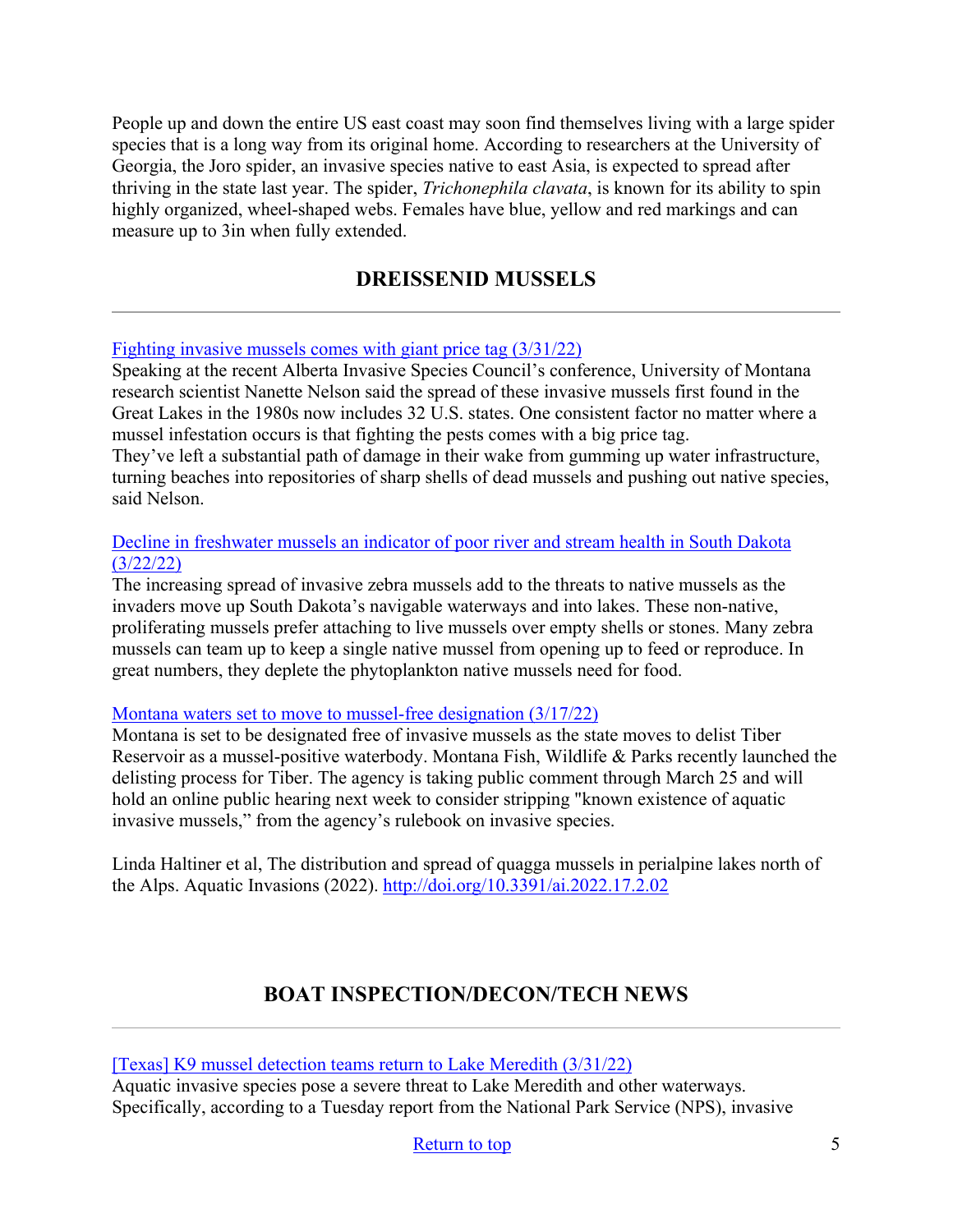species such as the Quagga and Zebra mussels could be brought into the region through contaminated boats.

## [BC's environment minister says mandatory inspections of boats for invasive mussels 'not being](https://www.castanet.net/news/Vernon/364509/BC-s-environment-minister-says-mandatory-inspections-of-boats-for-invasive-mussels-not-being-pursued)  [pursued' \(3/31/22\)](https://www.castanet.net/news/Vernon/364509/BC-s-environment-minister-says-mandatory-inspections-of-boats-for-invasive-mussels-not-being-pursued)

The water board sent a letter to the minister earlier this month, proposing a list of calls to action to stop zebra and quagga mussels from infesting B.C. waterways. In his reply, George Heyman says the province is "working hard" to maintain funding at \$3.5 million for the Invasive Mussel Defence Program. He says a requirement for inspection of all watercraft entering the province "is not being actively pursued by the province."

## [\[British Columbia\] Water board floats idea of ban on uninspected out-of-province boats](https://www.kelownadailycourier.ca/news/article_3562ca96-b06d-11ec-a4d3-ef3c3caab874.html)  [\(3/30/22\)](https://www.kelownadailycourier.ca/news/article_3562ca96-b06d-11ec-a4d3-ef3c3caab874.html)

A possible ban on out-of-province boats that haven't been inspected for an invasive mussel is being promoted by the Okanagan Basin Water Board.

Since the provincial government hasn't committed more money for inspection stations at B.C.'s borders, towns and cities in the Valley should take matters into their own hands, OBWB directors will hear next week.

## [\[Montana\] Inspectors Find Mussels On Three Boats Being Transported Through Montana](https://fwp.mt.gov/homepage/news/2022/mar/0322-inspectors-find-mussels-on-three-boats-being-transported-through-montana)  [\(3/22/22\)](https://fwp.mt.gov/homepage/news/2022/mar/0322-inspectors-find-mussels-on-three-boats-being-transported-through-montana)

The Montana Fish, Wildlife & Parks watercraft inspection station near Anaconda intercepted three boats carrying invasive mussels over the weekend. One boat was coming from Michigan heading for Yakima, Wash., another other was coming from Florida heading for the Seattle area, and the third boat was coming from Ohio heading to British Columbia. The three boats had been out of the water for some time, and the mussels were not viable.

### [Watercraft Inspections Resume in Northwest Montana \(3/18/22\)](https://flatheadbeacon.com/2022/03/18/watercraft-inspections-resume-in-northwest-montana-2/)

With the arrival of warmer weather, the return of snowbird boat traffic and the start of a popular fishing derby on Flathead Lake, early-season watercraft inspections have opened at strategic locations in western Montana, including in Ravalli and Kalispell, with additional facilities coming online across the state.

# **BALLAST WATER/BIOFOULING**

<span id="page-5-0"></span>[Final Policy Letter Describing Type-Approval Testing Methods for Ballast Water Management](https://www.federalregister.gov/documents/2022/03/24/2022-06201/final-policy-letter-describing-type-approval-testing-methods-for-ballast-water-management-systems)  [Systems \(BWMS\) That Render Organisms Nonviable in Ballast Water \(3/24/22\)](https://www.federalregister.gov/documents/2022/03/24/2022-06201/final-policy-letter-describing-type-approval-testing-methods-for-ballast-water-management-systems)

The Coast Guard announces the availability of the final policy letter that describes type-approval testing methods, and the acceptance process for such methods, for ballast water management systems (BWMS) that render organisms nonviable in ballast water. At this time, the Coast Guard does not accept any type-approval testing methods for ballast water management systems that render organisms in ballast water nonviable (meaning "permanently incapable of reproduction").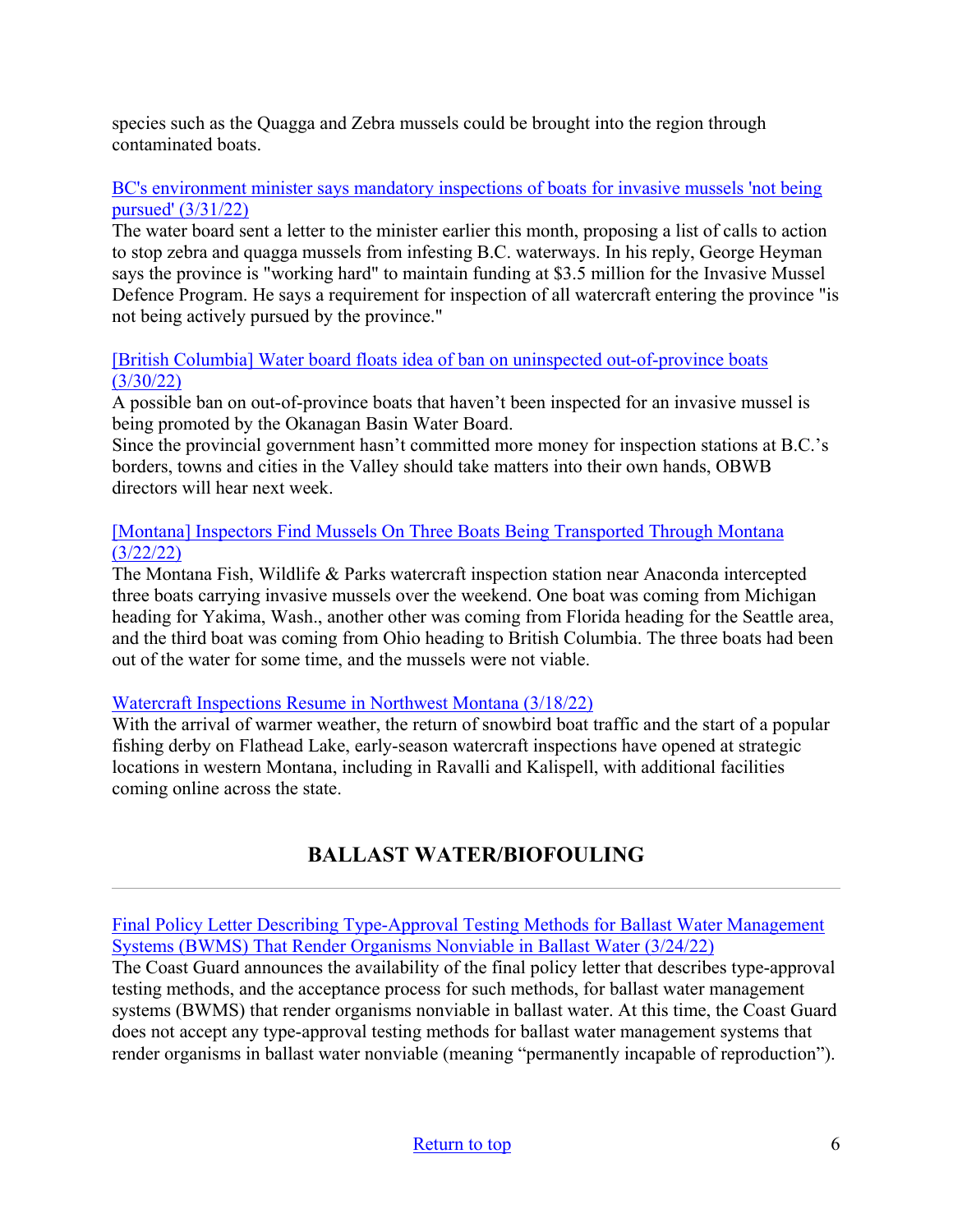Zacharopoulou, Drake, and Drillet. 2022. [How Mandatory Testing Of Ballast Water](https://www.westernais.org/_files/ugd/bb76e5_5a5e381cc30d4316bd4be04564d98417.pdf)  [Management Systems Protects Fisheries And Aquaculture.](https://www.westernais.org/_files/ugd/bb76e5_5a5e381cc30d4316bd4be04564d98417.pdf) Infofish International.

## [Op-Ed: Navigating uncharted waters for BWMS operations \(3/24/22\)](https://www.marinelog.com/perspectives/op-eds/op-ed-navigating-uncharted-waters-for-bwms-operations/)

I have argued before that 2022 would be a big year for ballast water management system (BWMS) installations. With the September 8, 2024, deadline for D2 standard compliance looming, the proper operation of a newly installed BWMS is no longer a luxury—it has become a necessity for vessels to operate. The operational disruptions caused by inoperable or inadequate systems will only exacerbate the strains on our global supply chains. This is not an outcome that anybody wants, but thankfully it is not an inevitable one.

### [World's Most Famous Superyacht Now Operating A Bio-Sea Ballast Water Treatment System](https://www.hellenicshippingnews.com/worlds-most-famous-superyacht-now-operating-a-bio-sea-ballast-water-treatment-system/) [in International Shipping News 03/18/2022](https://www.hellenicshippingnews.com/worlds-most-famous-superyacht-now-operating-a-bio-sea-ballast-water-treatment-system/)

What is undoubtedly the world's most famous luxury yacht is successfully operating an advanced BIO-SEA ballast water treatment system from France's BIO-UV Group. Christina O, the 1943-built motor yacht named after the only daughter of Greek shipping magnate Aristotle Onassis, was fitted with a low-flow BIO-SEA system last year as part of a major refurbishment at the D.K Fotinakis yard, in Greece.

# **MARINE**

<span id="page-6-0"></span>[\[Audio\] Underwater travelers — California's battle with invasive species \(3/23/22\)](https://www.kalw.org/kalw-news/2022-03-23/underwater-travelers-californias-battle-with-invasive-species)

## [ODFW bans harvest of sea stars, boosts harvest limit of non-native European green crabs](https://ktvz.com/news/wildlife/2022/03/18/odfw-bans-harvest-of-sea-stars-boosts-harvest-limit-of-non-native-european-green-crabs/)  [\(3/18/22\)](https://ktvz.com/news/wildlife/2022/03/18/odfw-bans-harvest-of-sea-stars-boosts-harvest-limit-of-non-native-european-green-crabs/)

European green crab were also part of the "other marine invertebrates" daily catch limit of 10 in aggregate before Friday. This crab has rapidly colonized temperate coastlines at several locations around the world, where they are an aggressive invader with the potential to disrupt communities of native shellfish (other crab, clams, oysters, etc.). The Commission today voted to increase the daily bag limit to 35 to encourage greater harvest.

### [Invasive algae species in Newport Harbor is not 100% gone, eradication expected over next few](https://www.latimes.com/socal/daily-pilot/news/story/2022-03-17/invasive-algae-species-in-newport-harbor-is-not-100-gone-eradication-expected-over-next-few-years)  [years \(3/17/22\)](https://www.latimes.com/socal/daily-pilot/news/story/2022-03-17/invasive-algae-species-in-newport-harbor-is-not-100-gone-eradication-expected-over-next-few-years)

Last summer, divers set out from China Cove Beach to remove an invasive algae species from Newport Harbor, and the city at the time said it had been removed by way of vacuum pumps that extracted the plant by its roots from the seafloor. While progress was made, not all of the troublesome algae is gone.

[Invasive Green Crabs Pose Threat to Washington's Shellfish Industry and Tribal Culture \(3/3/22\)](https://www.usgs.gov/news/science-snippet/invasive-green-crabs-pose-threat-washingtons-shellfish-industry-and-tribal) In 2021, more than 102,000 European green crabs were caught in Puget Sound and along Washington's coast. This was an astronomical 5,500% increase from the 1,800 crabs caught just two years earlier in 2019. In response to the explosion in the green crab population, a series of disaster declarations were made by the Lummi Nation and the Makah Tribe concerning the green crabs' impact on Tribal culture and economy. Washington State Governor Jay Inslee followed suit and issued an emergency order to mobilize state resources.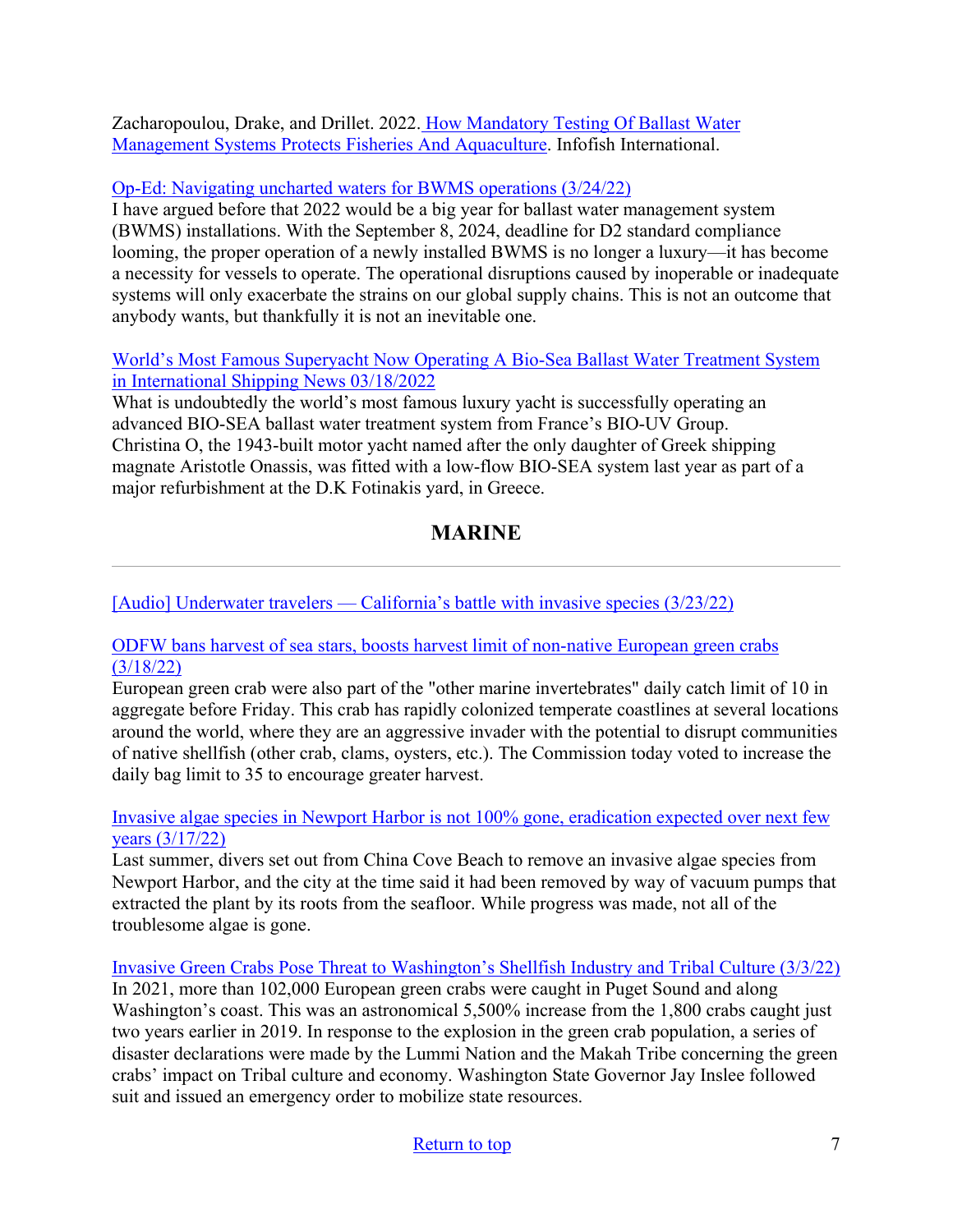<span id="page-7-0"></span>Ashton, G.V., Zabin, C.J., Davidson, I.C. et al. Recreational boats routinely transfer organisms and promote marine bioinvasions. Biol Invasions 24, 1083–1096 (2022). <https://doi.org/10.1007/s10530-021-02699-x> [\$]

# **AQUACULTURE**

[WA seaweed farming could boom but permitting remains difficult \(3/29/22\)](https://crosscut.com/environment/2022/03/wa-seaweed-farming-could-boom-permitting-remains-difficult)

Like much of the West Coast, the state needs a regulatory overhaul if it wants to take advantage of emerging ocean aquaculture.

[First Nations want 'Aquaculture Zone' off Vancouver Island \(3/25/22\)](https://seawestnews.com/first-nations-wants-aquaculture-zone-off-vancouver-island/)

"We are working towards sustainability of both fisheries and aquaculture…they can both exist in our waters, but it should be our community that decides what that looks like for our Traditional Territory," – The Gwa'sala-'Nakwaxda'xw Nations

[B.C. First Nations say salmon farming can sow self-determination and reconciliation \(3/21/22\)](https://www.thenorthernview.com/news/b-c-first-nations-say-salmon-farming-can-sow-self-determination-and-reconciliation/) Calls on Minister of Fisheries and Oceans to reissue operating licences for salmon farms in 2022

[B.C. Premier John Horgan raises concerns to Trudeau about job impact of salmon farm closures](https://www.theglobeandmail.com/canada/article-bc-premier-raises-concerns-to-trudeau-about-job-impact-of-salmon-farm/)  [\(3/16/22\)](https://www.theglobeandmail.com/canada/article-bc-premier-raises-concerns-to-trudeau-about-job-impact-of-salmon-farm/) 

A letter dated March 10 from Horgan to Prime Minister Justin Trudeau said concern is widespread on Vancouver Island that the federal government is poised to make a decision that could threaten hundreds of jobs and the economies of coastal communities.

Willer DF, Robinson JPW, Patterson GT, Luyckx K (2022) Maximising sustainable nutrient production from coupled fisheries-aquaculture systems. PLOS Sustain Transform 1(3): e0000005.<https://doi.org/10.1371/journal.pstr.0000005>

## **FISH**

<span id="page-7-1"></span>[\[Texas\] Invasive catfish species disrupting San Marcos River habitats \(4/4/22\)](https://www.mysanantonio.com/lifestyle/outdoors/article/San-Marcos-River-invasive-catfish-17056066.php)

Researchers dived into the San Marcos River last week in hopes of understanding a non-native species of fish. The results from the study will help in guiding and enhancing the ongoing removal efforts to protect the native habitats. On Thursday, March 31, Texas A&M researchers were studying the invasive suckermouth armored catfish. The suckermouth catfish compete with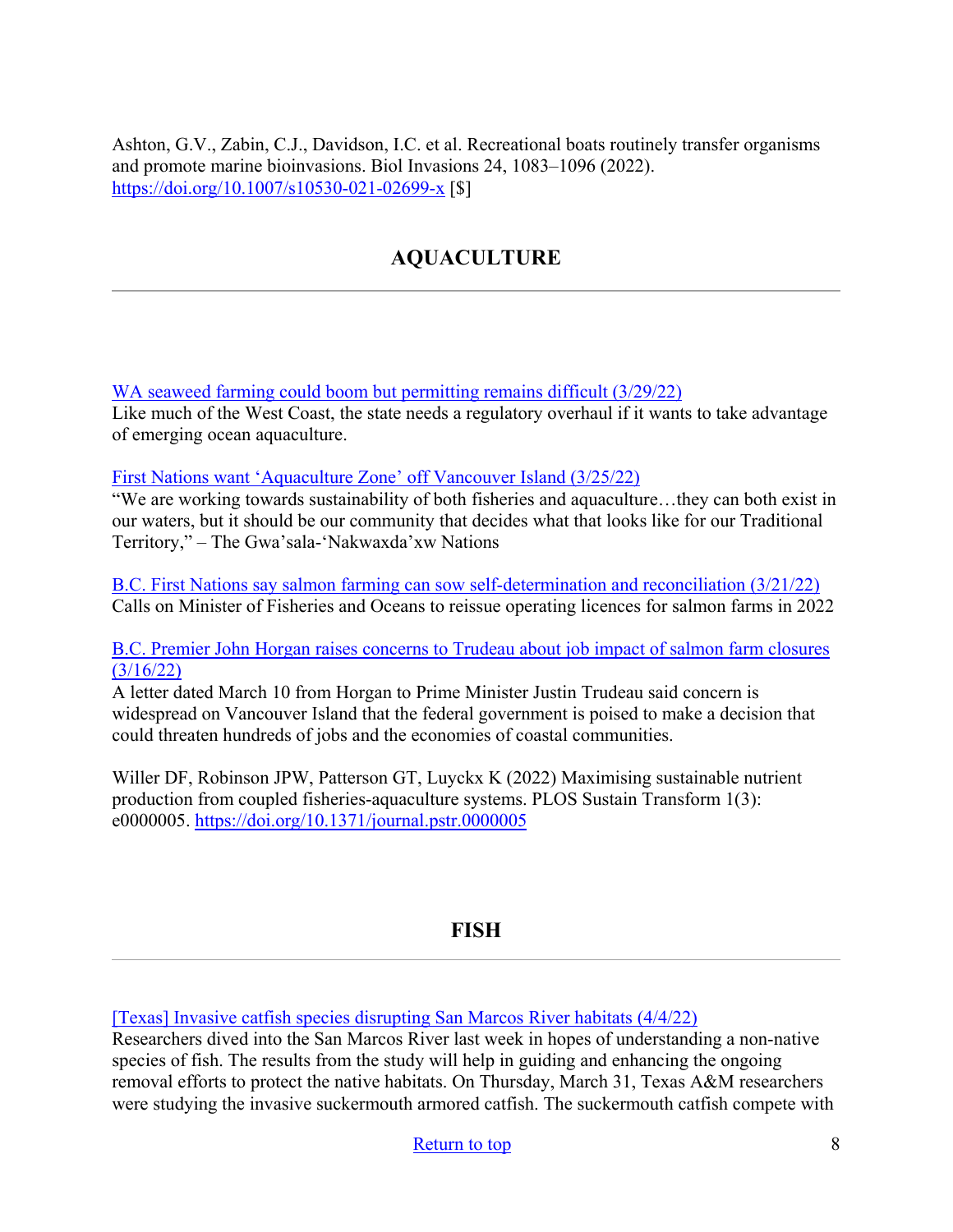the native species of fish in the river, alter food webs, and cause habitat degradation by burrowing into river banks, according to Texas Parks and Wildlife social media post.

[Wisconsin Fish Dealer Convicted of Illegally Selling, Transporting 9,000-Plus Pounds of](https://www.outdoorlife.com/conservation/fish-dealer-convicted-selling-invasive-carp/)  [Invasive Carp \(3/22/22\)](https://www.outdoorlife.com/conservation/fish-dealer-convicted-selling-invasive-carp/) 

A Wisconsin man pled guilty to 19 charges associated with the illegal transportation and sale of invasive silver, grass, and bighead carp

[The pandemic that closed the U.S./Canadian border to people may have opened it to the invasive](http://greatlakesecho.org/2022/03/21/the-pandemic-that-closed-the-u-s-canadian-border-to-people-may-have-opened-it-to-the-invasive-sea-lamprey/)  [sea lamprey \(3/21/22\)](http://greatlakesecho.org/2022/03/21/the-pandemic-that-closed-the-u-s-canadian-border-to-people-may-have-opened-it-to-the-invasive-sea-lamprey/)

Great Lakes invasive species cling to shipments and navigate canals to migrate, but one aquatic invader – sea lamprey – benefitted from border closures instead. In recent years, U.S. and Canadian crews jointly treat lakes and streams to kill the invaders, which can feed on and destroy 100 million pounds of Great Lakes fish each year, said Marc Gaden, the communications director for the Great Lakes Fishery Commission. But the pandemic border crossing crackdown meant that treatment programs were much harder to complete, Gaden said. "It's really hard to be a binational organization when the border's closed," he said.

[Combatting Silver Carp: TN implants tracking devices in invasive fish to follow their](https://www.wbir.com/article/tech/science/environment/tn-implants-tracking-devices-in-invasive-fish-to-follow-their-movements/51-bbed4e4b-a7aa-47a5-8977-1de42a470188)  [movements \(3/17/22\)](https://www.wbir.com/article/tech/science/environment/tn-implants-tracking-devices-in-invasive-fish-to-follow-their-movements/51-bbed4e4b-a7aa-47a5-8977-1de42a470188)

To fight the fish, the Tennessee Wildlife Resources Agency is turning to underwater tracking implants. It recently went out on Pickwick and Cheatham lakes on the Cumberland River for three days with the U.S. Geological Survey to target silver carp and implant acoustic tags inside them.

### [Protecting the Hudson from a threat worse than pollution \(3/15/22\)](https://www.riverkeeper.org/blogs/ecology/protecting-the-hudson-from-a-threat-worse-than-pollution/)

The round goby, a small fish with frog-like eyes, might not seem like much of a threat. But when the state Department of Environmental Conservation (DEC) captured four of them in the Hudson River last summer, it set off an alarm.

# **AQUATIC PLANTS**

<span id="page-8-0"></span>Schwoerer, T., Dial, R.J., Little, J.M. et al. Flight plan for the future: floatplane pilots and researchers team up to predict invasive species dispersal in Alaska. Biol Invasions 24, 1229– 1245 (2022).<https://doi.org/10.1007/s10530-021-02712-3>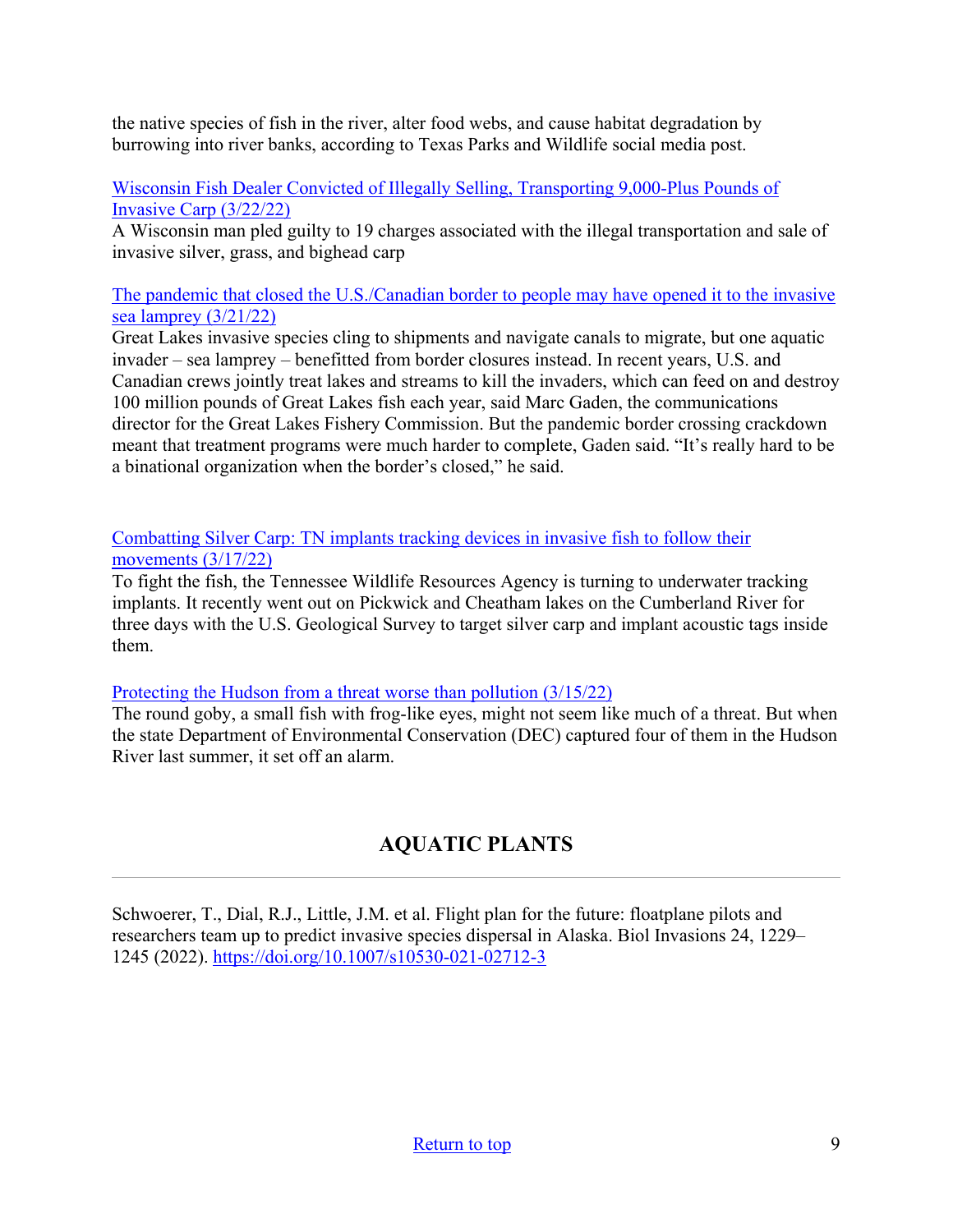## **FRESHWATER**

<span id="page-9-0"></span>[\[Montana\] FWP handing out largemouth bass after New Zealand mud snails found at hatchery](https://www.montanarightnow.com/news/fwp-handing-out-largemouth-bass-after-new-zealand-mud-snails-found-at-hatchery/article_ec0bbad1-0724-5cdd-b60d-9fe884682fcf.html)  [\(3/31/22\)](https://www.montanarightnow.com/news/fwp-handing-out-largemouth-bass-after-new-zealand-mud-snails-found-at-hatchery/article_ec0bbad1-0724-5cdd-b60d-9fe884682fcf.html)

Nearly all of the rainbow trout and largemouth bass at a hatchery near Laurel will be destroyed after New Zealand mud snails were discovered. Montana Fish, Wildlife and Parks (FWP) says the mud snails were discovered earlier in March at their Bluewater State Fish Hatchery south of Laurel. The rainbow trout and largemouth bass are being destroyed to eliminate the threat of further spread.

"We are conducting a full decontamination and our oldest concrete settling basins, where this infestation was discovered, will no longer be used," said Eileen Ryce, FWP fisheries division administrator.

Largemouth bass that will be destroyed are large enough to eat, and FWP says staff will hand out the dead bass to youth under 12, or anyone with a fishing license

<span id="page-9-1"></span>Geist, J.A., Mancuso, J.L., Morin, M.M. et al. The New Zealand mud snail (Potamopyrgus antipodarum): autecology and management of a global invader. Biol Invasions 24, 905–938 (2022).<https://doi.org/10.1007/s10530-021-02681-7> [\$]

## **CLIMATE CHANGE**

## <span id="page-9-3"></span>**OTHER**

<span id="page-9-2"></span>[Are we an invasive species? \(3/31/22\)](https://www.dailycardinal.com/article/2022/03/are-we-an-invasive-species)

Decrying humankind as an invasive species ignores thousands of years of co-evolution between humans and nature, not to mention indigenous cultures that have a deep love for the land.

#### [Wild pig reports on the rise in Montana \(3/16/22\)](https://vp-mi.com/news/2022/mar/16/wild-pig-reports-rise-montana/)

Feral swine appear to be rooting up in Montana — and invasive species officials say they will be ramping up Big Sky's "Squeal on Pigs!" campaign in the Flathead Valley and surrounding area. It's part of a continued state, federal and international campaign against the pig invasion that strains the U.S. by more than \$1.5 billion in annual damages and control costs.

## **OUTREACH AND EDUCATION**

New Jersey [student creates comic book to educate children about invasive species \(3/29/22\)](https://centraljersey.com/2022/03/29/local-student-creates-comic-book-to-educate-children-about-invasive-species/) Sophia Noto has created an 18-page comic book called Invasive Species of New Jersey, which follows three children who learn about five invasive species in the region and the solutions to prevent them.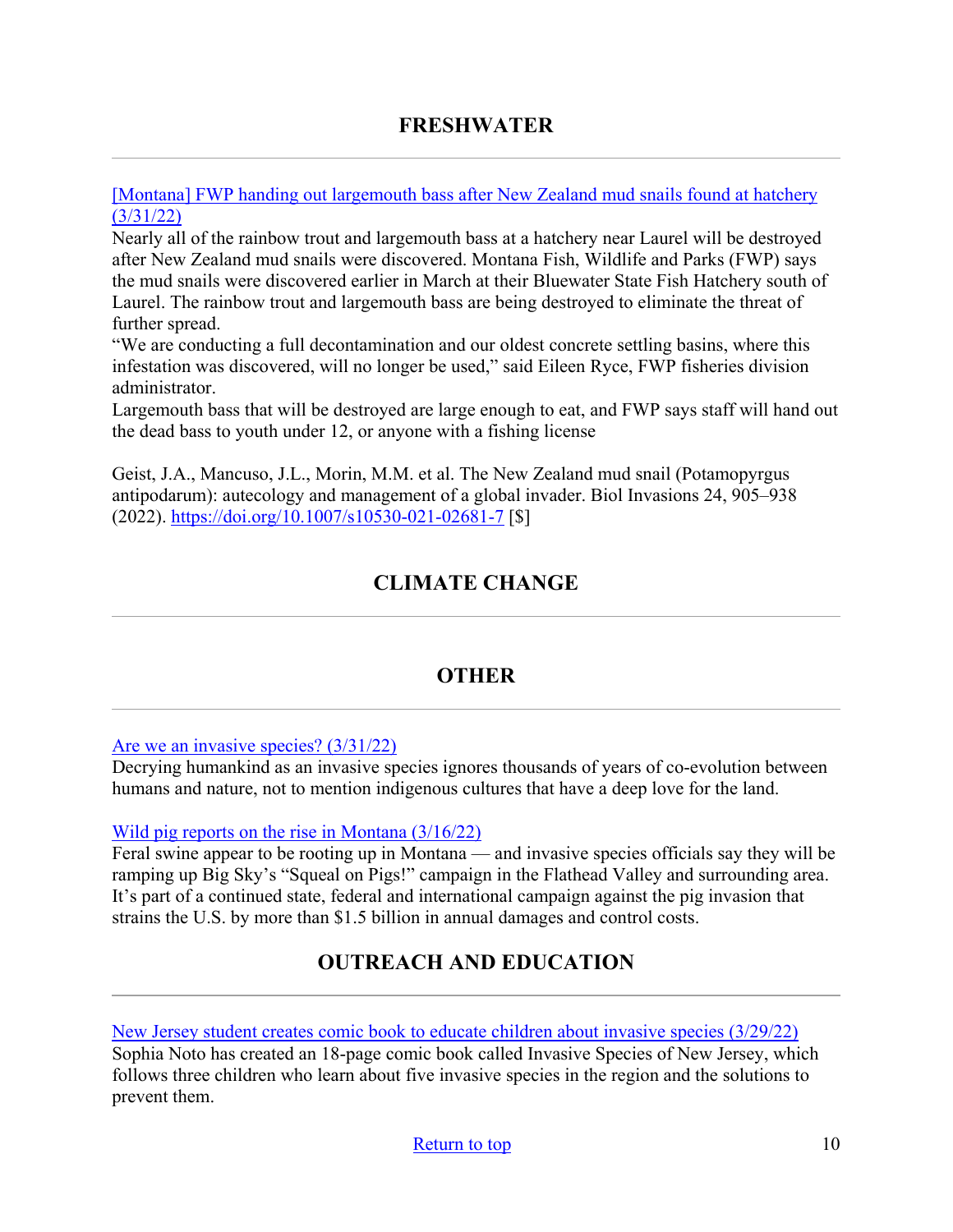## **JOBS/GRANTS**

#### **[The Pacific Coast Shellfish Growers Association \(PCSGA\):Executive Director.](https://pcsga.org/wprs/wp-content/uploads/2022/03/Executive-Director-Job-Announcement-March-2022.pdf)**

The PCSGA mission is to ensure a healthy social environment, regulatory environment and natural environment for shellfish farming in Washington, Oregon, Alaska, California, and Hawaii. The Executive Director's primary responsibilities are to represent the mission and the interests of the PCSGA, an organization that has existed for nearly a century. The Director will lead the development and implementation of PCSGA programs, tools, and relationships in order to assist the region's shellfish industry and related community. The Director supervises a team of committed staff and works collaboratively with the Board of Directors and stakeholders to oversee PCSGA's strategic vision and lead association decisions to drive members' agenda. For additional position and application information, please click [here.](https://pcsga.org/wprs/wp-content/uploads/2022/03/Executive-Director-Job-Announcement-March-2022.pdf) **Closes April 8, 2022**

#### **[2 GS12 Vacancies: Permanent Fish Biologist \(GS-0482-12\) with the USFWS](https://www.usajobs.gov/job/644847400)**

#### **La Crosse Fish and Wildlife Conservation Office, Onalaska, WI Columbia Fish and Wildlife Conservation Office, Columbia, MO Close 4/8/22**

The Columbia Fish and Wildlife Conservation Office is pleased to announce that we are recruiting a permanent GS-0482-12 Fish Biologist to serve as lead of the Aquatic Invasive Species Project Implementation Branch. The incumbent is responsible for the design, coordination, and operational aspects of a substantial portion of the FWCO's biological program. This position provides supervision and leadership support, conducts biological surveys with specialized gears, possesses technical field expertise for fisheries work in rivers, expresses superior collaborative skills, and supports sound decision making for the preservation, rehabilitation and enhancement of fish populations to determine status and trends of invasive aquatic species.

## ["Statewide Water Quality Program Manager" AGFD Wildlife Management Division / Aquatic](https://www.azstatejobs.gov/home)  [Wildlife Branch / Phoenix, AZ Based](https://www.azstatejobs.gov/home)

### **Closing Date: 04/10/2022**

Description of Duties: The Statewide Water Quality Program Manager will serve as the lead scientist/administrator for the statewide water quality program and is responsible for operational planning of water quality issues, investigations and program direction. This position will ensure compliance with the Department's Piscicide Project Planning and Procedures Manual and all relevant state and federal laws applicable to piscicide treatments and assist piscicide applicators with the project approval process. This position will oversee the Aquatic Invasive Species (AIS) program and its integration into the water quality program statewide.

#### **[AFWA Agriculture Policy Program Manager](https://careers.wildlife.org/jobs/view/agriculture-policy-program-manager/62032615/?utm_medium=email&utm_source=getresponse&utm_content=This%20Week%27s%20eWildlifer%20%26%20TWS%20Talks&utm_campaign=) Closes April 10, 2022**

Position Title: Agriculture Policy Program Manager Reports to: Government Affairs Director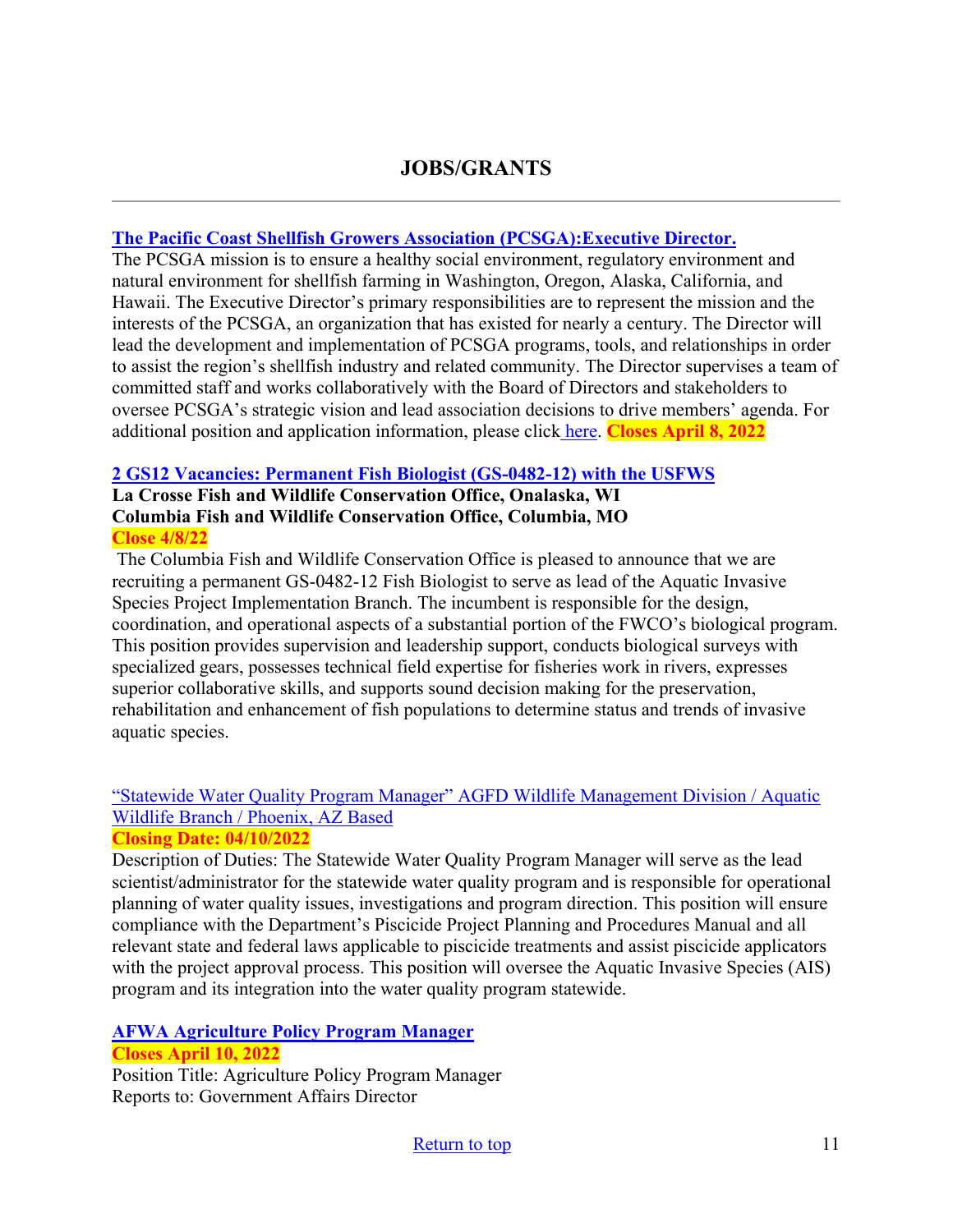#### Position Summary:

Manages and coordinates the Association's activities related to the reauthorization and implementation of current and future Farm Bills in accordance with the Association's strategic plan and member priorities. Manages interactions with state fish and wildlife agencies to maximize the value of Bill Implementation to state fish and wildlife agencies and their conservation objectives. Plans and develops methods and procedures for implementing Farm Bill related activities. Manages the Association's Agricultural Conservation Committee and its programmatic working groups. Works with federal agencies and conservation partners to develop policy recommendations. Responsible for Farm Bill related communications to members agencies, including explanation of Farm Bill, quantitative value of programs to conservation, opportunities, challenges, and solutions. Reviews and reports on activities, prepares program reports for superiors. Develops strategies to work effectively with Congress, and actively engages with Congressional offices to leverage existing relationships and foster new collaborative relationships to further Association and state fish and wildlife agency priorities, including during the Farm Bill reauthorization process and appropriations cycles to advance the state fish and wildlife agencies' Farm Bill priorities and other Association strategic priorities.

### [AIS Check Station Lead-Evanston WY](https://www.governmentjobs.com/careers/wyoming?keywords=ais&pagetype=jobOpportunitiesJobs&jobId=3478436&jobName=ataw99-2022-03115-ais-check-station-lead-evanston&tab=1)

The Wyoming Game and Fish Department seeks an Aquatic Invasive Species (AIS) Crew Lead based out of Evanston, WY. This 8-month position will assist the E80 AIS specialist with implementing the state's aquatic invasive species program. The successful applicant will help oversee the daily operations of the E80 AIS watercraft inspection station in the Green River region. **Closes: 4/10/2022**

### **[Huron Pines](https://huronpines.org/jobs/) MI**

Huron Pines is accepting applications for an Aquatic Invasive Species (AIS) Survey Specialist to implement priority conservation initiatives throughout NE lower Michigan by conducting invasive species surveys of aquatic systems with a focus on Michigan Watch List species, European frog-bit. Specialists will be completing tasks as a part of the Huron Coastal and Huron Heartland Invasive Species Networks. These networks are a collaboration of local, state, and federal partners working together to address invasive species concerns across jurisdictional boundaries. The AIS Survey Specialists may also have the opportunity to participate in other activities as part of Huron Pines Stewardship Team such as conducting invasive species mechanical and/or chemical treatments, participating in educational events, collecting native plant seeds, and additional invasive species survey efforts. This is an at-will, seasonal, nonexempt position running from May 23, 2022 to Aug 31, 2022. For more information visit: <https://huronpines.org/jobs/>

### **American Conservation Experience Opportunities**

[Invasive Species Member, Back Bay National Wildlife Refuge](https://careers.wildlife.org/jobs/view/invasive-species-member-back-bay-national-wildlife-refuge/62052972/?utm_term=2&utm_medium=email&utm_source=daily-alert&utm_campaign=job-alert-email-8764&utm_content=position-title) American Conservation Experience Virginia Beach, VA, United States

[Invasive Plant Removal Members- Point Reyes National Seashore](https://careers.wildlife.org/jobs/view/invasive-plant-removal-members-point-reyes-national-seashore/62053225/?utm_term=2&utm_medium=email&utm_source=daily-alert&utm_campaign=job-alert-email-8764&utm_content=position-title) American Conservation Experience Point Reyes, CA, United States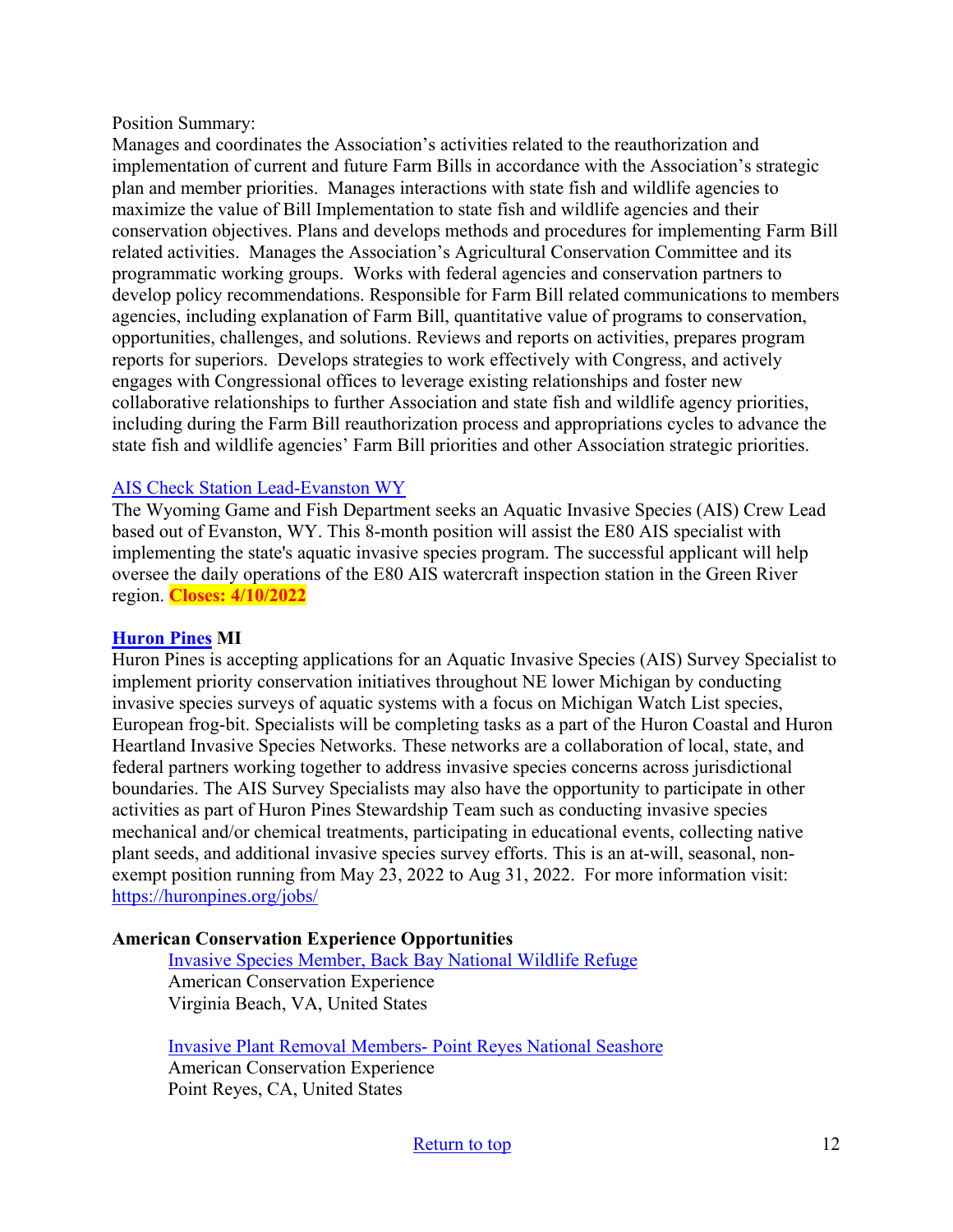[Invasive Species Member, Canaan Valley National Wildlife Refuge](https://careers.wildlife.org/jobs/view/invasive-species-member-canaan-valley-national-wildlife-refuge/62071763/?utm_term=2&utm_medium=email&utm_source=daily-alert&utm_campaign=job-alert-email-8764&utm_content=position-title) American Conservation Experience Davis, WV, United States

## [TAHOE REGIONAL PLANNING AGENCY](https://www.trpa.gov/wp-content/uploads/AIS-Projects-Coordinator-Job-Description.pdf)

Aquatic Invasive Species (AIS) Projects Coordinator Non-Exempt Aquatic Resources Program Manager Assistant Planner: \$56,611 - \$76,789; or Associate Planner: \$65,735 - \$89,165 36-month contract which may be extended depending on funding availability and program needs. Please visit our website at<https://www.trpa.gov/contact/employment/>to read more about our Agency and to complete an employment application through our Career Center. Within the Career Center site, select the "Apply for Job" link. Please attach a resume of your qualifications, and cover letter describing your interest in the position in one document when you are completing the application.

## **Tahoe Resource Conservation District (Tahoe RCD):**

- [Aquatic Invasive Species \(AIS\) Watercraft Inspector](https://tahoercd.org/wp-content/uploads/2022/02/Watercraft-Inspector_2022.pdf) Environmental Technician I Salary ‐ \$17.99 Per Hour Full-time or Part-time, Summer seasonal positions through September **Open until filled**
- [Watercraft Inspector Site Supervisor](https://tahoercd.org/wp-content/uploads/2022/02/AIS-Site-Supervisor_2022.pdf) Program Assistant / Site Supervisor Salary range ‐ \$23.24 - \$29.05 Per Hour Full-time, year-round position with benefits **Open until filled**

## [Maine Department of Environmental Protection](https://www.maine.gov/nrsc/jobs/index.shtml#dep)

The Maine DEP Invasive Aquatic Species Program is seeking an individual to join the team working to prevent, detect and manage invasive aquatic species in Maine. The Program focuses on invasive aquatic plants but also works to prevent and detect invasive aquatic animals in collaboration with other state agencies. The successful candidate will work closely with the three incumbent members of the Program and with outside contractors, lake residents and organizations. This position will share in overall program operations including field work to investigate and evaluate invasive aquatic plant populations, providing technical support to lake groups with prevention and early detection, and helping residents and lake associations assess and implement invasive aquatic plant management. Candidates interested in this position need to complete and submit an online State of Maine application at

<https://www.maine.gov/nrsc/jobs/index.shtml#dep>along with a detailed resume and cover letter. Please contact John McPhedran at (207)215-9863 or john.mcphedran@maine.gov with questions.

[TITLE: Environmental Analyst \(AIS Outreach Specialist\)](https://neiwpcc.org/wp-content/uploads/2022/03/EA-LCBP-AIS-Outreach.pdf?utm_medium=email&utm_source=govdelivery) EMPLOYER: NEIWPCC, Wannalancit Mills, 650 Suffolk Street, Suite 410, Lowell, MA 01854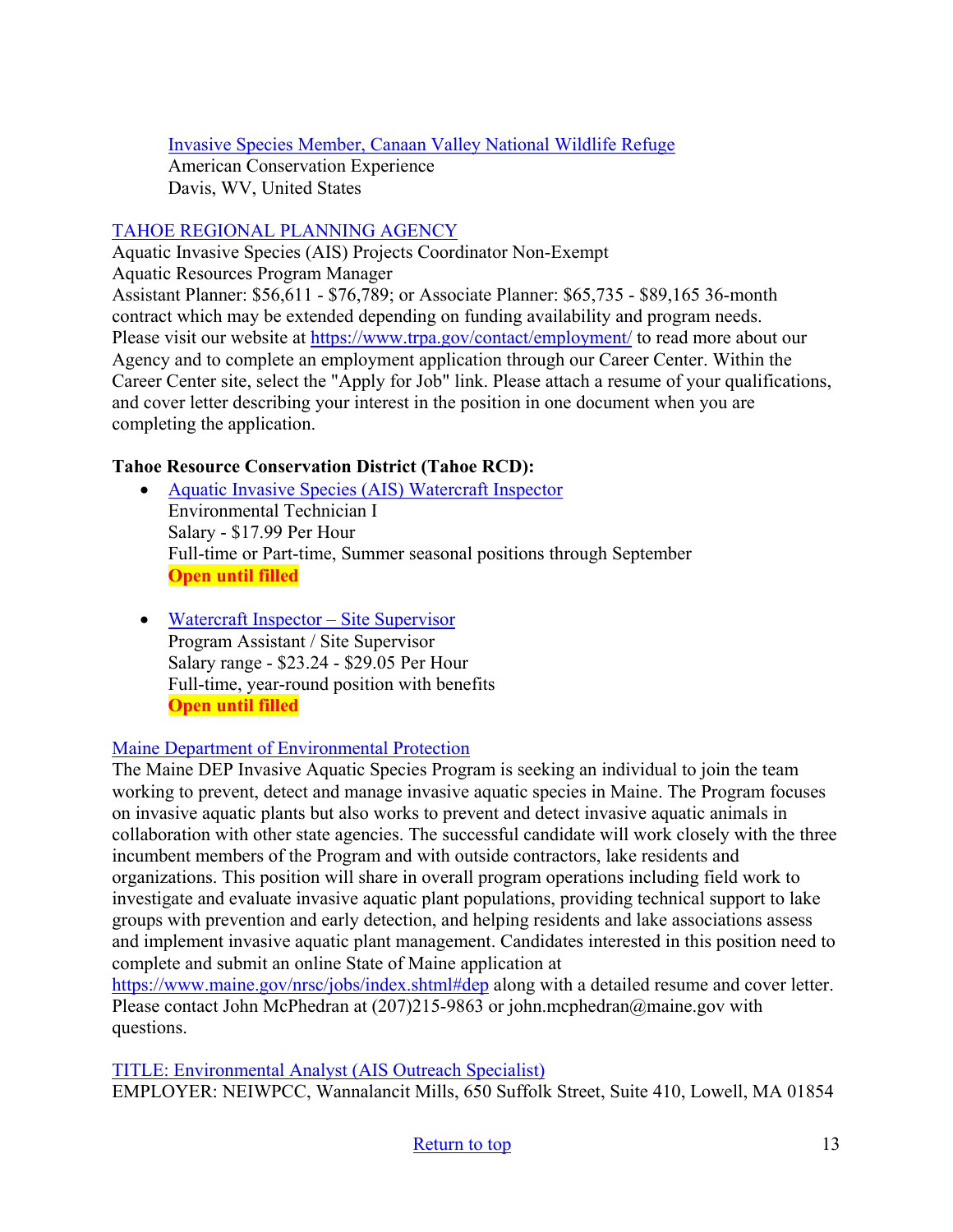LOCATION: NYSDEC Region 5 Warrensburg Office, 232 Golf Course Road, Warrensburg, NY 12885

SALARY: Grade and Step dependent upon level of experience and qualifications.

ADDITIONAL INFORMATION: Benefits provided but not included in salary range: vacation, personal and sick leave, health, dental, disability and life insurance, retirement plan. This position requires the incumbent to work five days per week, 71⁄2 hours per day, except for approved compensatory time.

BACKGROUND INFORMATION: NEIWPCC is a regional commission that helps the states of the Northeast preserve and advance water quality. We engage and convene water quality professionals and other interested parties from New England and New York to collaborate on water, wastewater, and environmental science challenges across the regions, ecosystems, and areas of expertise. NEIWPCC is committed to fostering, cultivating, and preserving a culture of diversity, equity, and inclusion.

[\[Bellingham, WA\] Aquatic Invasive Species Prevention Program Staff - Seasonal](https://www.governmentjobs.com/careers/cobwa/jobs/3392121/aquatic-invasive-species-prevention-program-staff-seasonal)

Salary \$16.32 Hourly

Location City of Bellingham, WA

Job Type Seasonal Recurring Positions (3-4mo, 6 mo, 8-9mo)

Seasonal Positions are available in the Public Works Aquatic Invasive Species Program. Length of season will vary depending on position but will fall within the 2022 season which runs April through the end of September. These positions are open until filled and may be closed at any time. Starting hourly rate is at Step 1 (\$16.32/hour). The current full salary range for this position is \$16.32/hour - \$19.85/hour. This position is required to work a varied schedule at multiple sites including weekends, holidays, early mornings and evenings.

All City of Bellingham employees are required to be fully vaccinated against COVID-19 as a condition of employment, per Mayor Seth Fleetwood's Executive Order 2021-02.

The Public Works Department currently has several vacancies for the 2022 Aquatic Invasive Species season:

Aquatic Invasive Species Program Staff

15 positions - 6 Month Season

5 positions - 3 Month Season

#### **[USFS Postdoctoral Fellowship in Invasive Plant and Disturbance Ecology](https://www.zintellect.com/Opportunity/Details/USDA-USFS-2022-0134?utm_medium=email&utm_source=govdelivery) [ORISE, U.S. Department of Agriculture \(USDA\)](https://www.zintellect.com/Opportunity/Details/USDA-USFS-2022-0134?utm_medium=email&utm_source=govdelivery) Application Deadline 5/9/2022 3:00:00 PM Eastern Time Zone**

Under the guidance of a mentor, the fellow will be provided the opportunity to learn the following:

- Enhance their knowledge about invasive plant, fire and disturbance issues in the western US forests while helping to develop approaches that will facilitate the integration of invasive plant management with fuel management in forests
- Advance science project leadership skills, including project design, experimental design, logistics, field project implementation, and networking with colleagues and partners
- Further develop original research approaches, experimental design, and analysis
- Develop advanced science synthesis skills for a broad topic
- Expand collaborative and networking skills, learn how to conduct co-produced research studies, outcomes, and deliverables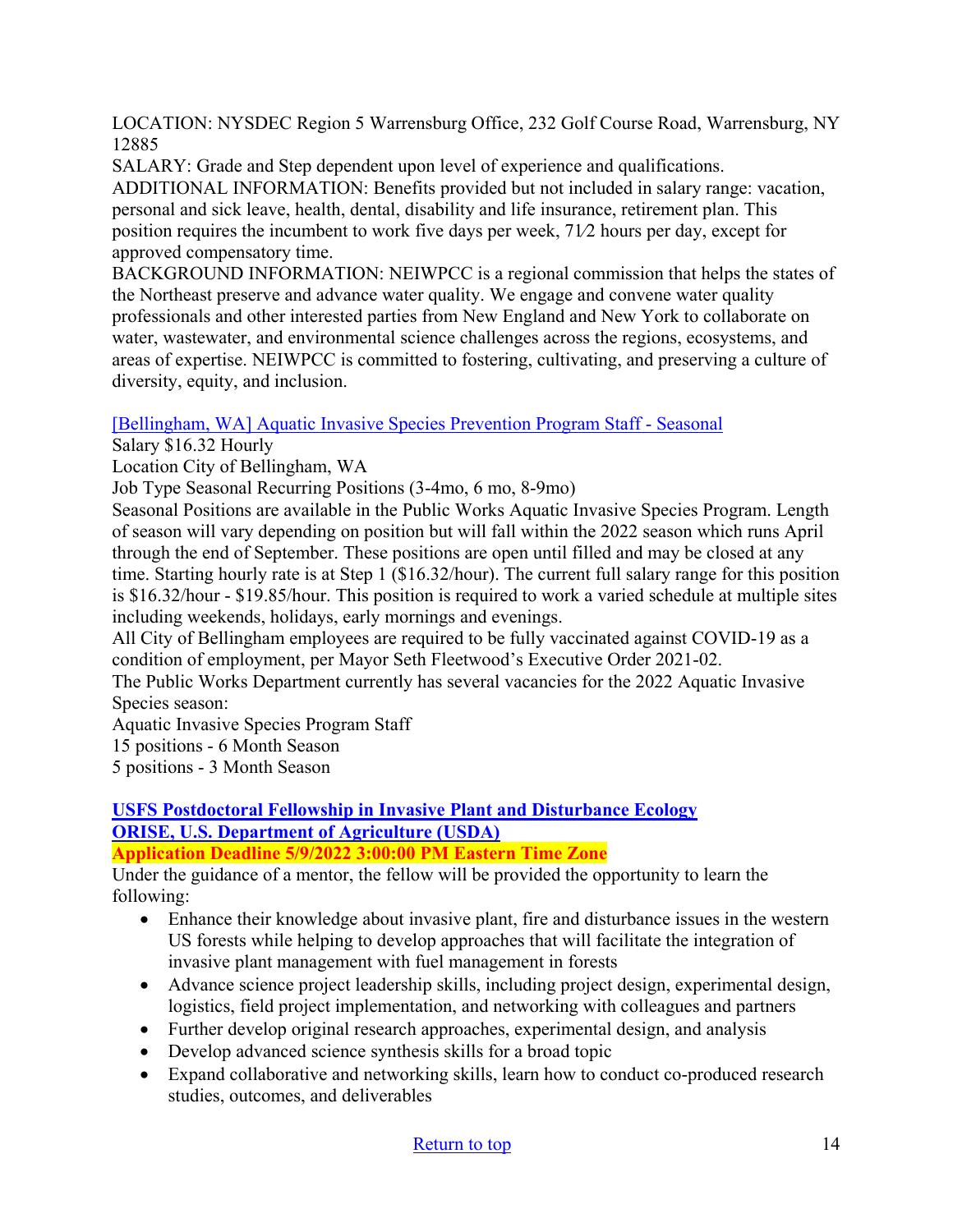• Gain first-hand knowledge of Forest Service Research & Development science and National Forest System management

Anticipated Appointment Start Date: May 2022. Start date is flexible and negotiable, and will depend on a variety of factors.

## **GRANTS**

## GRANT ANNOUNCEMENT

California State Parks Division of Boating and Waterways (DBW) [Quagga and Zebra Mussel](http://dbw.parks.ca.gov/?page_id=28822)  [Infestation Prevention Program Grant Cycle Opened March](http://dbw.parks.ca.gov/?page_id=28822) 10, 2022,

NEW: The 2022 QZ Grant Presentation Recording from March 10, 2022, is now available on the Division of Boating and Waterways (DBW) website: [www.dbw.ca.gov/QZGrant](http://www.dbw.ca.gov/QZGrant)

under Grant Announcements, and on the DBW YouTube channel: [https://www.youtube.com/watch?v=0V5y1](https://www.youtube.com/watch?v=0V5y1-fgoks)-fgoks

Minimum Eligibility Requirements:

1. Grant applicant must own/manage any aspect of the water in a reservoir;

- 2. The reservoir must be open to the public for recreation; and
- 3. Grant applicant must demonstrate that the reservoir is uninfested with dreissenid mussels.

To demonstrate that the reservoir is uninfested, applicants must provide mussel monitoring data collected since March 2021. Monitoring data can be from surface surveys, artificial substrates, and plankton tows.

**Closes April 15, 2022** 

F22AS00243 [Invasive Species Rapid Response After Action Report](https://www.grants.gov/web/grants/view-opportunity.html?oppId=338303) Department of the Interior Fish and Wildlife Service **Closes: Apr 29, 2022**

The response provides a unique opportunity to review, evaluate, and recommend strategies to prevent and to rapidly respond to the introduction, establishment, and spread of AIS in the waters of the United States. Accordingly, the U.S. Fish and Wildlife Service (FWS or Service) requests proposals to conduct an assessment and draft an after-action report for the Marimo moss ball incident that is national in scope to evaluate the effectiveness and timeliness of actions taken and provide recommendations for future actions needed to mitigate risk and improve preparedness for response.

It is anticipated that the work will be completed through a cooperative agreement with the Service. Service staff will be substantially involved throughout the assessment to provide details about the response, to provide additional points of contact, and access to additional documents that may be needed to adequately assess the moss ball response. However, it is expected that the grantee will draft the report and develop conclusions and recommendations independently.

[The FlowCam Aquatic Research Equipment & Travel Grant](https://info.fluidimaging.com/flowcam-student-grant-2022?utm_campaign=FlowCam%20Student%20Grant%20Program%20-%202022&utm_medium=email&_hsmi=201999501&_hsenc=p2ANqtz-8ocExbgopRtkyNWxi0ljPjBorrFvK_wIwUD_KR7epglcNO-AO_DQ4NmoDkrNWY7LVtQd1Pk4pv8bA1I0u-TD5hWn2IAw&utm_content=201914302&utm_source=hs_email) [for Graduate Students and Undergraduate Faculty](https://info.fluidimaging.com/flowcam-student-grant-2022?utm_campaign=FlowCam%20Student%20Grant%20Program%20-%202022&utm_medium=email&_hsmi=201999501&_hsenc=p2ANqtz-8ocExbgopRtkyNWxi0ljPjBorrFvK_wIwUD_KR7epglcNO-AO_DQ4NmoDkrNWY7LVtQd1Pk4pv8bA1I0u-TD5hWn2IAw&utm_content=201914302&utm_source=hs_email)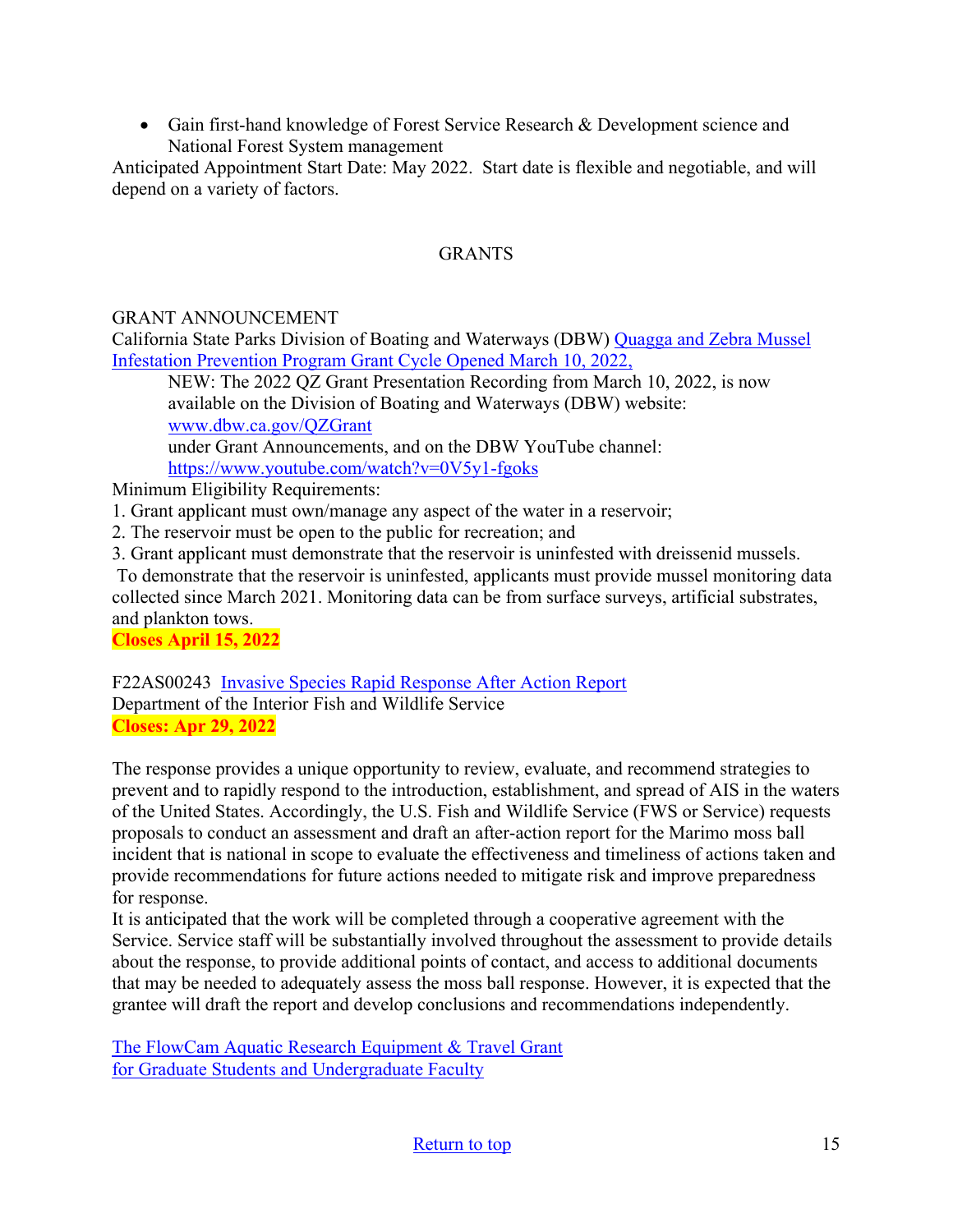- Are you a graduate student studying marine, freshwater, or estuarine ecosystems with a focus on microorganisms or other particles?
- Are you a faculty member who would like to introduce your students to modern methods of data collection?
- Wouldn't you love a method to streamline your research and speed up the tedious process of manual microscopy?

Enter to win the use of a FlowCam instrument for up to 4 months, including remote training, technical support, and temporary software licenses.

Winners will also receive funding to present at a major scientific conference in North America within twelve months of project completion. Eligible expenses include conference registration, travel, food, and lodging.

**Masters or Ph.D. Students Application Deadline: April 15, 2022 Undergraduate Faculty Application Deadline: June 15, 2022** 

Department of the Interior, Fish and Wildlife Service

[Year 1 Klamath Funding Bi-Partisan Infrastructure Law US Fish and Wildlife Service Synopsis](https://www.grants.gov/web/grants/view-opportunity.html?oppId=338570)  **Current Closing Date for Applications: May 08, 2022** 

<span id="page-15-0"></span>The U.S. Fish and Wildlife Service (FWS) is soliciting proposals for restoration activities in the Klamath Basin of Southern Oregon and Northern California. Proposals must demonstrate how the proposed restoration will improve conditions and achieve habitat restoration for waterfowl and/or native fish and wildlife species, and other aquatic species throughout the Klamath Basin.

# **FEDERAL/STATE/PROVINCIAL LEGISLATION, RULES, ACTIONS**

## **Advocacy:**

## **State/Province**

## **Congressional**

[Heinrich, Blunt Address North American Wildlife and Natural Resources Conference](https://www.heinrich.senate.gov/press-releases/heinrich-blunt-address-north-american-wildlife-and-natural-resources-conference)  [Senators Are Championing The Passage Of Bipartisan Recovering America's Wildlife Act](https://www.heinrich.senate.gov/press-releases/heinrich-blunt-address-north-american-wildlife-and-natural-resources-conference)  [\(3/22/22\)](https://www.heinrich.senate.gov/press-releases/heinrich-blunt-address-north-american-wildlife-and-natural-resources-conference) 

Last week, U.S. Senators Martin Heinrich (D-N.M.) and Roy Blunt (R-Mo.) addressed the attendees of the 87th Annual North American Wildlife and Natural Resources Conference to highlight their bipartisan legislation, the Recovering America's Wildlife Act.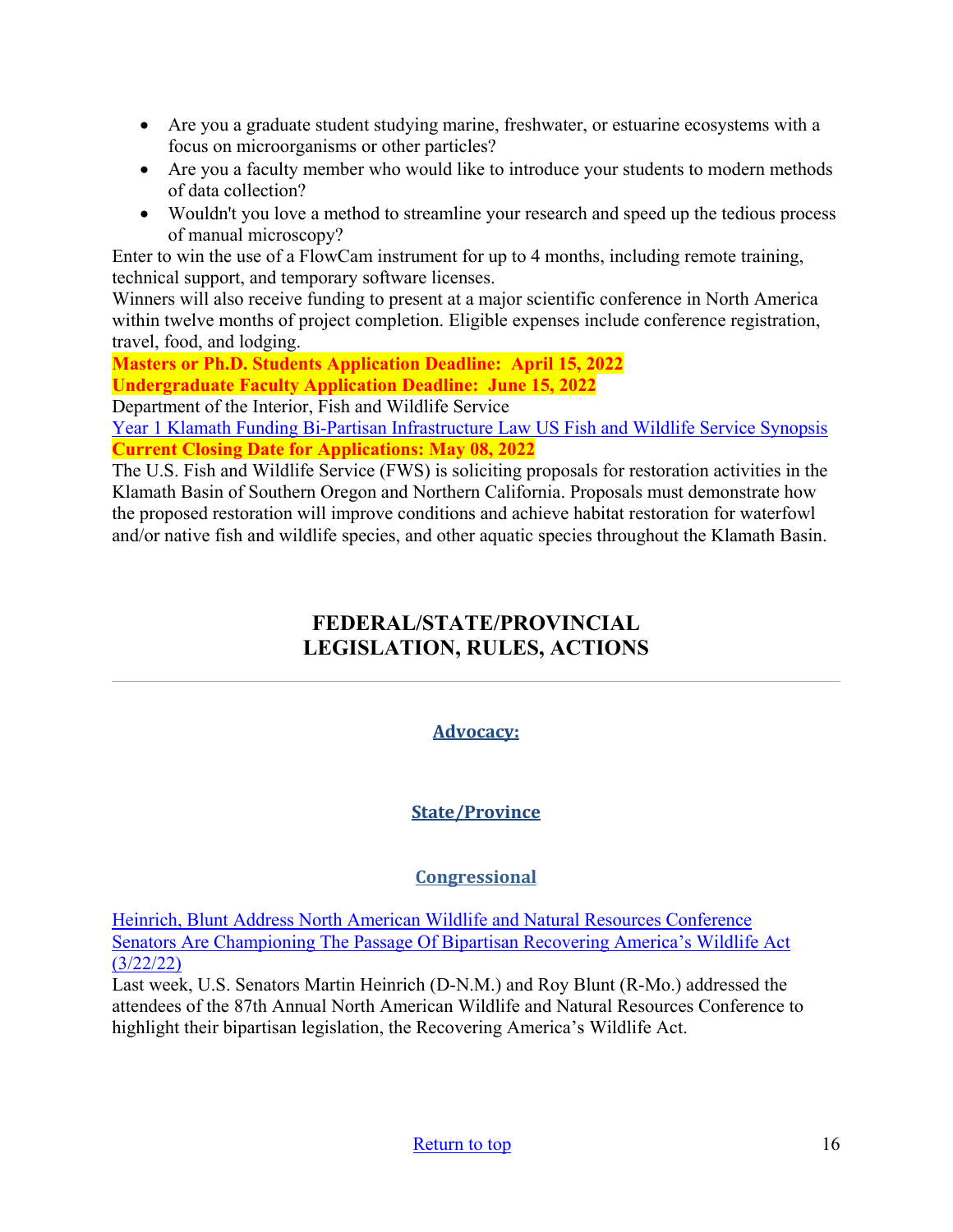### [House of Representatives Passes the Bipartisan Don Young Coast Guard Authorization Act](https://transportation.house.gov/news/press-releases/house-of-representatives-passes-the-bipartisan-don-young-coast-guard-authorization-act-)  [\(3/29/22\)](https://transportation.house.gov/news/press-releases/house-of-representatives-passes-the-bipartisan-don-young-coast-guard-authorization-act-)

**Washington, DC -** Today, the House of Representatives passed [HR 6865,](https://www.congress.gov/bill/117th-congress/house-bill/6865) the Don Young Coast Guard Authorization Act of 2022, which the Committee on Transportation and Infrastructure approved on a bipartisan basis earlier this month. The bill was named for Rep. Don Young, who served as the Chair of the Committee on Transportation and Infrastructure from 2001 to 2007, was a member of the Subcommittee on Coast Guard and Maritime Transportation for many years, and passed away late last week. This legislation authorizes funding that will enhance Coast Guard operations and help the service replace and modernize its cutters, and shoreside and cyber infrastructure.

Included in the bill is following AIS related language:

Section 404. Aquatic nuisance species task force.

- Adds the Directors of the National Park Service and the Bureau of Land Management, and the Commissioner of Reclamation to the Aquatic Nuisance Species Task Force;

- Allows the Task Force to provide technical assistance to agencies involved in vessel inspections or decontamination; and

- Institutes a 90-day deadline for the Task Force to submit recommendations for legislative or regulatory changes to eliminate gaps in authorities between members of the Task Force to manage and control the movement of aquatic nuisance species into or out of United States' territorial waters.

SEC. 904. Information on type approval certificates.

The Commandant of the Coast Guard shall, upon request by any State, the District of Columbia, or territory of the United States, provide all data possessed by the Coast Guard pertaining to challenge water quality characteristics, challenge water biological organism concentrations, post-treatment water quality characteristics, and posttreatment biological organism concentrations data for a **ballast water management** system with a type approval certificate approved by the Coast Guard pursuant to subpart 162.060 of title 46, Code of Federal Regulations.

## **APPROPRIATIONS**

[Biden unveils \\$5.8 trillion budget proposal with tax hikes, spending boosts \(3/28/22\)](https://thehill.com/homenews/administration/600012-biden-unveils-2023-budget-proposal-with-tax-hikes-spending-boosts/) Presidential budgets are typically not passed by Congress, but they serve as a signal of the administration's priorities for the coming fiscal year.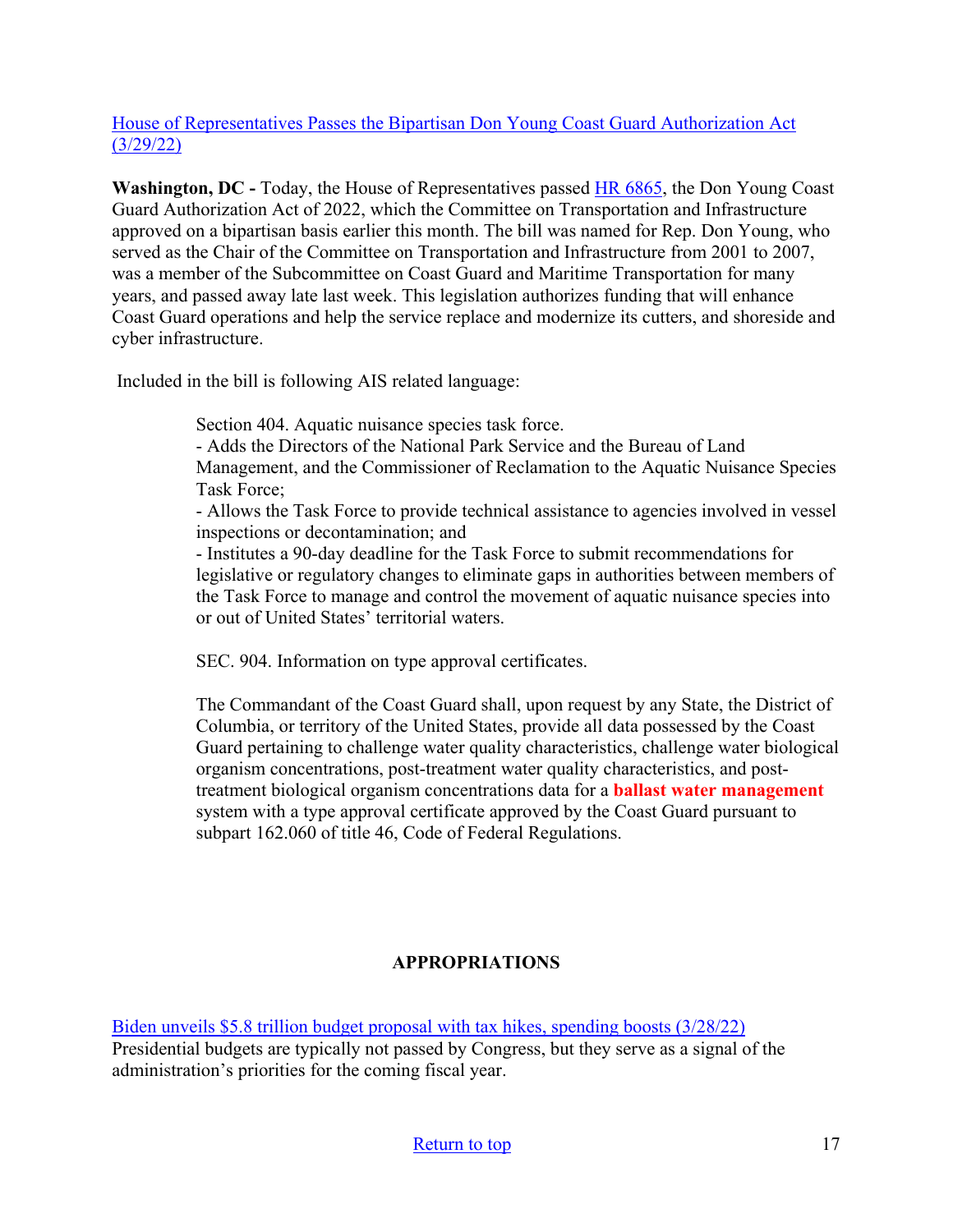[The President's Fiscal Year 2023 Budget](https://www.whitehouse.gov/wp-content/uploads/2022/03/budget_fy2023.pdf)

[President Biden's Fiscal Year 2023 Budget Makes \\$18.1 Billion Investment in Interior](https://www.doi.gov/pressreleases/president-bidens-fiscal-year-2023-budget-makes-181-billion-investment-interior)  [Department Initiatives \(3/28/22\)](https://www.doi.gov/pressreleases/president-bidens-fiscal-year-2023-budget-makes-181-billion-investment-interior) 

The Department of the Interior's 2023 budget proposal totals \$18.1 billion—an increase of \$2.9 billion, or 19 percent, from the fiscal year 2022 continuing resolution.

**An AIS federal legislative table is posted on the web on the** [www.westernais.org](http://www.westernais.org/) **website. Go to<https://www.westernais.org/federal-provincial-regulations> and see** *AIS Legislative Tracker*

## <span id="page-17-0"></span>**TRAININGS, WEBINARS, CONFERENCES AND MEETINGS**

## **Archived Materials**

**Events: Webinars, Trainings, Conferences and Meetings**

## **Watercraft Inspection Training**

Level 1 Virtual Training - April 19-20, 2022 (2 days) 1pm - 5pm EST; [\[Register Here\]](https://us02web.zoom.us/meeting/register/tZ0rcuivpzspG93_2FXTlyeKrkRBe0C-5VYu)

Level 2 Virtual Training - April 19-21, 2022 (3 days) 1 pm - 5 pm EST; [\[Register](https://us02web.zoom.us/meeting/register/tZ0rcuivpzspG93_2FXTlyeKrkRBe0C-5VYu) Here]

NEW Level 2 In-Person Training - May 3-4, 2022 (2 days) 8 am - 5 pm, Red Top Mountain State Park, GA More information [here.](https://www.westernais.org/_files/ugd/bb76e5_0fd9bd8db8324c0db9815f1d98399755.pdf) Space is limited! The registration deadline is March 31st. [\[Register](https://form.jotform.com/220475746059159) Here]-

Coming This Fall: Advanced Decontamination Training: October 18-19, 2022 Lake Powell Resort & Marina Page, AZ 86040 To Register: Go to<https://form.jotform.com/63037607848968>and complete the registration survey. This will be an in-person "Hands-On" training. To qualify you must have completed WIT II training by a PSMFC certified instructor.

For more information go to<https://www.westernais.org/> (under the "Training" tab) or contact Quagga D  $\omega$  (702)236-3814 or quaggadee $\omega$ cox.net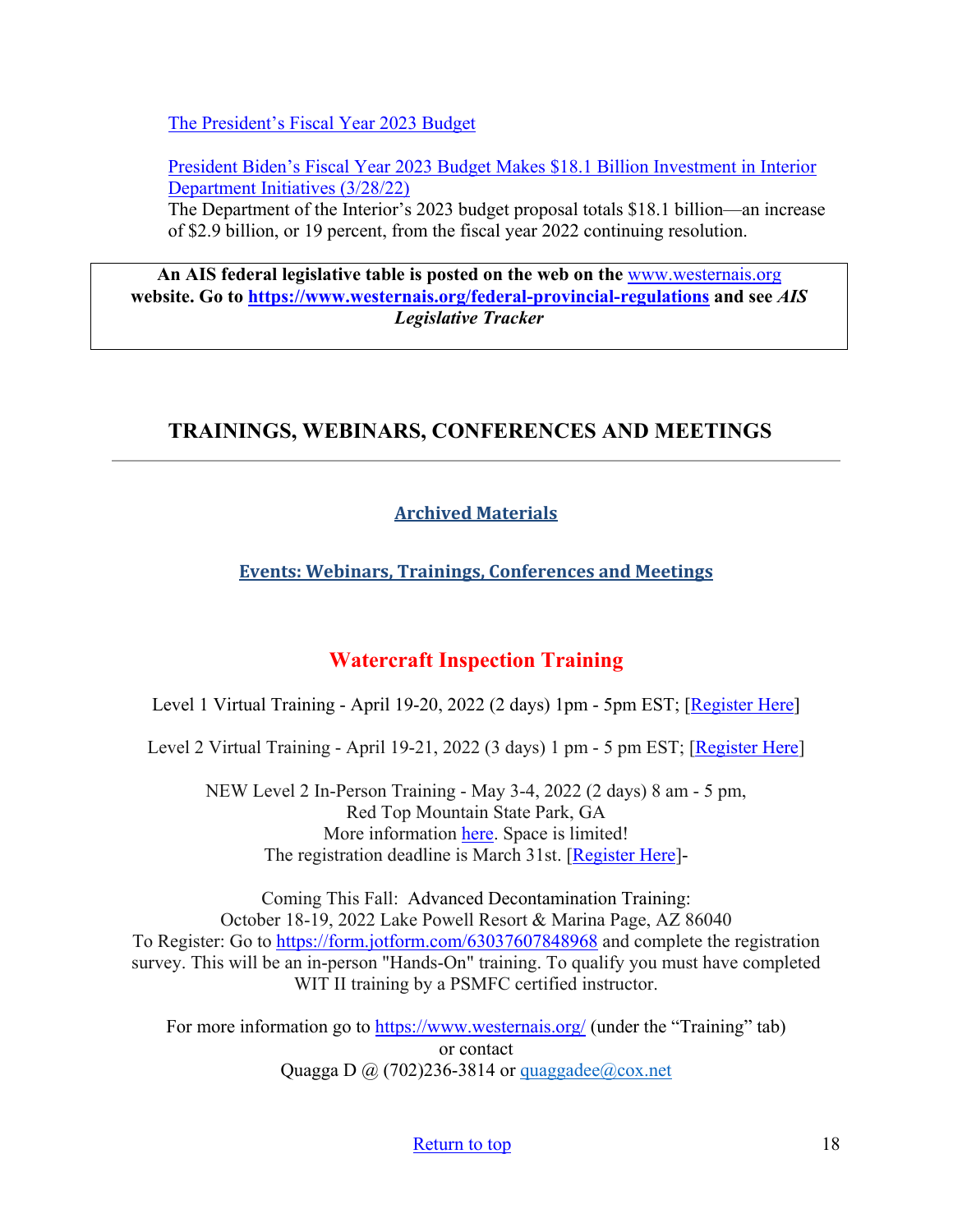*Because of continued concerns due to COVID-19 upcoming meetings and events listed below may be postponed, cancelled or converted to teleconferencing events. Please check directly with the organizers of these events for the most up-to-date information.* 

## [DOI Invasive Species Training Opportunities Spreadsheet](https://www.doi.gov/sites/doi.gov/files/doi-invasive-species-training-opportunities.pdf)

### April

April 18-22 ICAIS Oostende Belgium/Hybrid Mtg: The [International Conference on Aquatic](http://www.icais.org/)  [Invasive Species \(ICAIS\)](http://www.icais.org/) is the most comprehensive international forum to address new and emerging issues related to aquatic invasive species in freshwater, marine and estuarine environments. ICAIS provides an international platform for the presentation of aquatic invasive species research that pertains to species biology, risk assessment, prevention, management and control methods, ecological and ecosystem impacts and restoration, outreach and policy.

### [\(AIS\) Prevention Workshop For California Waterways Users!](https://ports-ca.zoom.us/meeting/register/tJYocO-hrD8oHtH9tg7WlnWMH0QDnwuJvjrM)

Join us! Everyone accessing California's waterways is invited to learn how to prevent the further spread of freshwater aquatic invasive species (AIS) into uninfested waterways. This free virtual workshop will help the public learn how they can recognize freshwater AIS in their region and how to take action to prevent them from spreading.

Workshop participants will:

- \* Gain an understanding of the impacts freshwater AIS have on the environment;
- \* Learn to recognize them in their region;
- \* Learn how to take action and prevent spreading freshwater AIS by inspecting and

cleaning equipment and watercraft.

Advance registration is required here.

(You must register to attend by Friday, April 22nd)

Date: Tuesday, April 26th

Time: 9 am - 12 pm

 For questions about this AIS workshop, please contact Vivian Matuk at: Vivian.Matuk@coastal.ca.gov.

### May

Mark your calendars for the *Joint Aquatic Sciences Meeting* in Grand Rapids, Michigan, May 14-20, 2022. The meeting will be held at the DeVos Place convention center and it is organized by the Consortium of Aquatic Science Societies (CASS).

[11th International Conference on Marine Bioinvasions](https://marinebioinvasions.info/) Postponed until 2023; Annapolis, Maryland